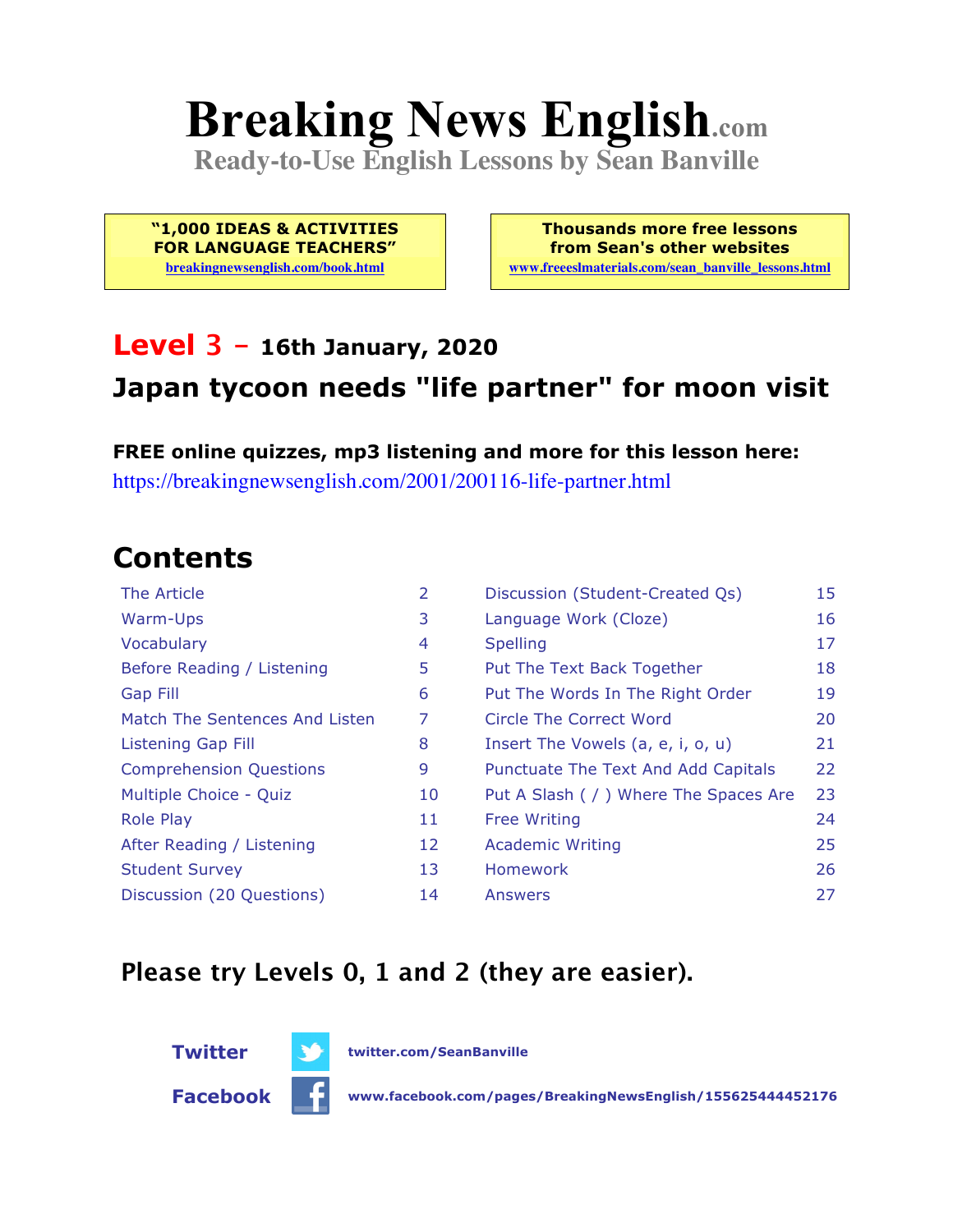### **THE ARTICLE**

From https://breakingnewsenglish.com/2001/200116-life-partner.html

People often say, "I love you to the moon and back" to tell someone special how strong their love is. A Japanese billionaire will go to the moon and back with his love. The only problem is that he doesn't yet have a love. Yusaku Maezawa, 44, is looking for a "special someone" to join him on a trip to the moon in 2023. Mr Maezawa made his billions from his fashion company Zozo Inc. He has paid to be the very first private passenger to fly to the moon. He will be the first customer of Elon Musk's space travel company SpaceX. He will be the universe's first space tourist. However, he does not want to go on his own. He said he wants to "visit such a special place with someone special".

Mr Maezawa has created a television documentary to look for a female friend to fly into space with. The documentary is called "Full Moon Lovers". On a website for the TV show, he wrote: "I'm 44 now. As feelings of loneliness and emptiness slowly begin to come to me, there's one thing that I think about - continuing to love one woman. I want to find a 'life partner'. With that future partner of mine, I want to shout our love and shout for world peace from outer space." Maezawa's ideal candidate is aged 20 or above, single, and must be "always positive". She must also be interested in going into space. He tweeted: "Wanted! Why not be the 'first woman' to travel to the moon?"

Sources: https://**japantoday.com**/category/national/fly-me-to-the-moon-japanese-billionaire-maezawaseeks-girlfriend-for-spacex-voyage https://**the-japan-news.com**/news/article/0006283442 https://www.**japantimes.co.jp**/news/2020/01/13/national/former-zozo-fashion-retailer-yusakumaezawa-seeks-girlfriend-2023-spacex-voyage/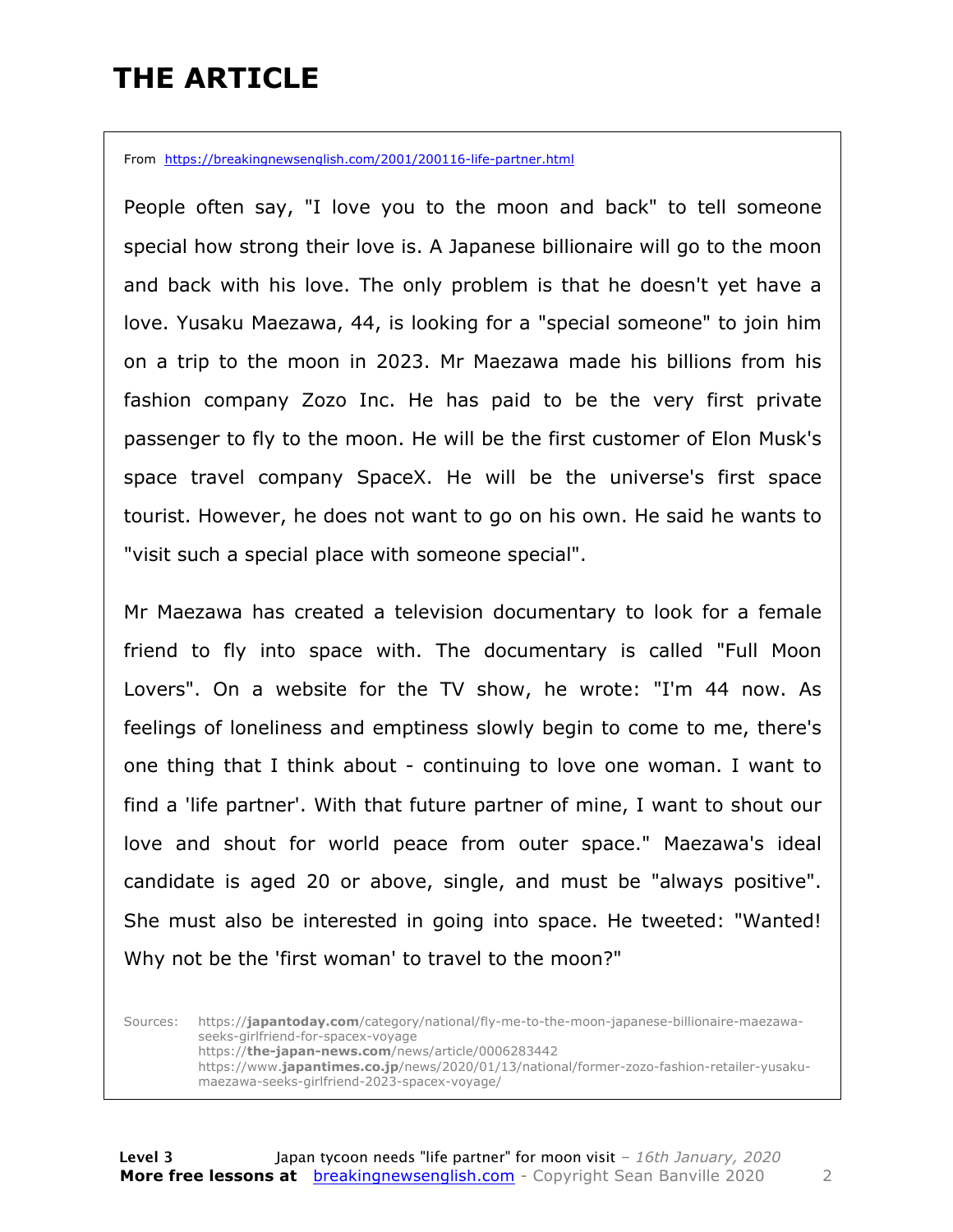#### **WARM-UPS**

**1. LIFE PARTNERS:** Students walk around the class and talk to other students about life partners. Change partners often and share your findings.

**2. CHAT:** In pairs / groups, talk about these topics or words from the article. What will the article say about them? What can you say about these words and your life?

often / I love you / special / trip / moon / fashion / passenger / universe / tourist / documentary / female / space / loneliness / life partner / peace / ideal / single / first

Have a chat about the topics you liked. Change topics and partners frequently.

**3. THE MOON:** Students A strongly believe the moon is the best place to go on a date; Students B **strongly** believe it isn't. Change partners again and talk about your conversations.

**4. DATES:** How good are these places to go on a first date? What Complete this table with your partner(s). Change partners often and share what you wrote.

|                       | <b>How Good?</b> | Why? |
|-----------------------|------------------|------|
| The moon              |                  |      |
| The movies            |                  |      |
| An Italian restaurant |                  |      |
| A museum              |                  |      |
| The beach             |                  |      |
| A rock concert        |                  |      |

**5. LOVE:** Spend one minute writing down all of the different words you associate with the word "love". Share your words with your partner(s) and talk about them. Together, put the words into different categories.

**6. LIFE PARTNER:** Rank these with your partner. Put the most important things for a life partner to have at the top. Change partners often and share your rankings.

- money
- dreams
- energy
- humour
- kindness
- good looks
- a good body
- same interests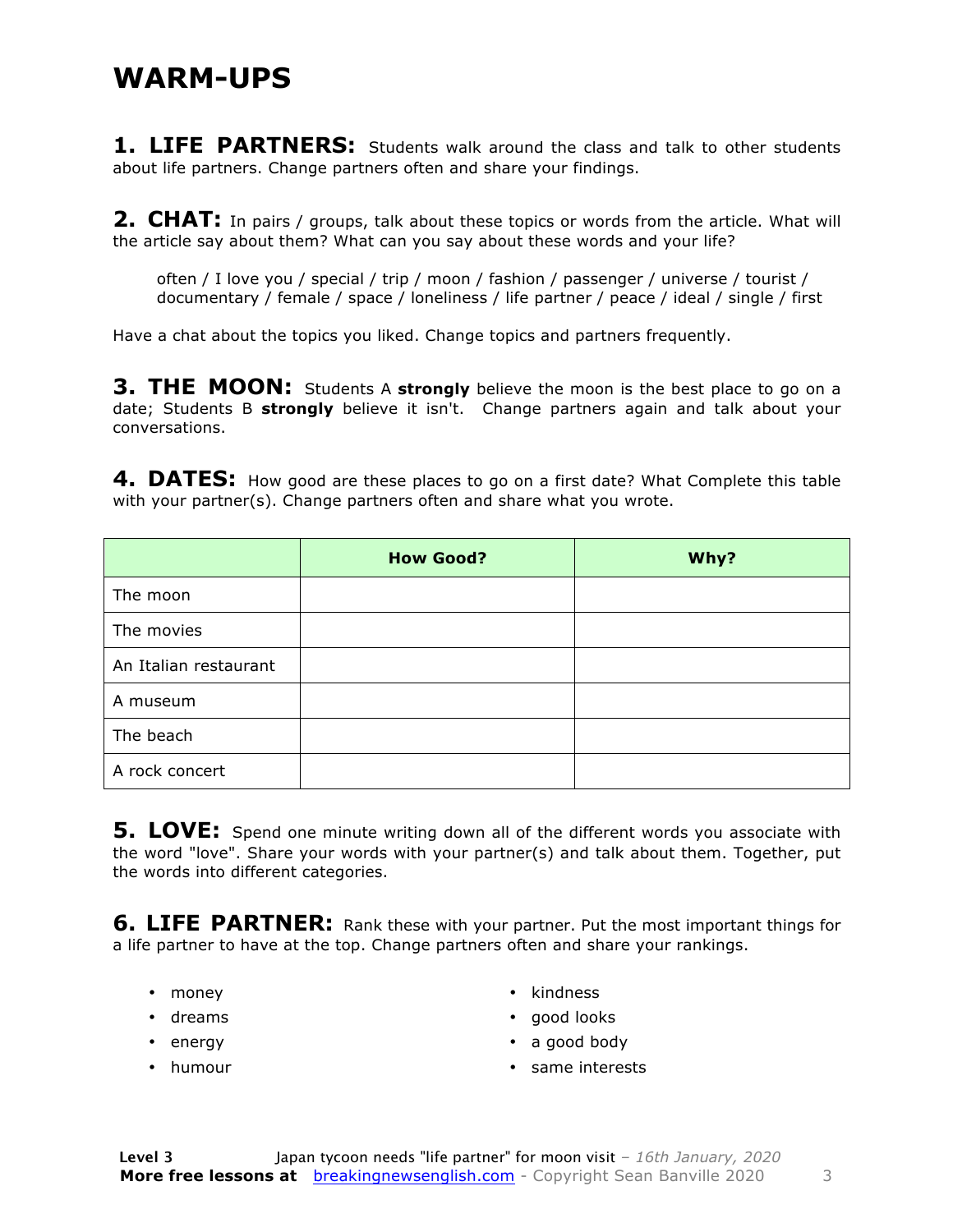### **VOCABULARY MATCHING**

#### **Paragraph 1**

| 1.  | often       | a. | A traveler on a bus, train, airplane, taxi,<br>car, etc. other than the driver, pilot, or<br>crew. |
|-----|-------------|----|----------------------------------------------------------------------------------------------------|
| 2.  | billionaire | b. | An act of going to a place and returning; a<br>journey for pleasure.                               |
| 3.  | trip        | c. | A person who has money and other things<br>worth at least a billion dollars, pounds, etc.          |
| 4.  | fashion     | d. | A person who is traveling or visiting a place<br>for fun and pleasure.                             |
| 5.  | passenger   | e. | Many times.                                                                                        |
| 6.  | customer    | f. | The making and marketing of new styles of<br>clothes, hairstyles and cosmetics, etc.               |
| 7.  | tourist     | g. | A person or organization that buys goods or<br>services from a store or business.                  |
|     | Paragraph 2 |    |                                                                                                    |
| 8.  | documentary | h. | The most perfect; most suitable.                                                                   |
| 9.  | loneliness  | i. | Not married.                                                                                       |
| 10. | shout       | j. | A person who is in a position to get a job,<br>take an exam, win an election, etc.                 |
| 11. | ideal       | k. | Sadness because one has no friends, or no<br>one to talk to or be with.                            |
| 12. | candidate   | Ι. | Good feelings and actions.                                                                         |

- 13. single m. A movie, a television or radio program, or photography using pictures or interviews with people about real events.
- 14. positive n. Say something very loudly; call out.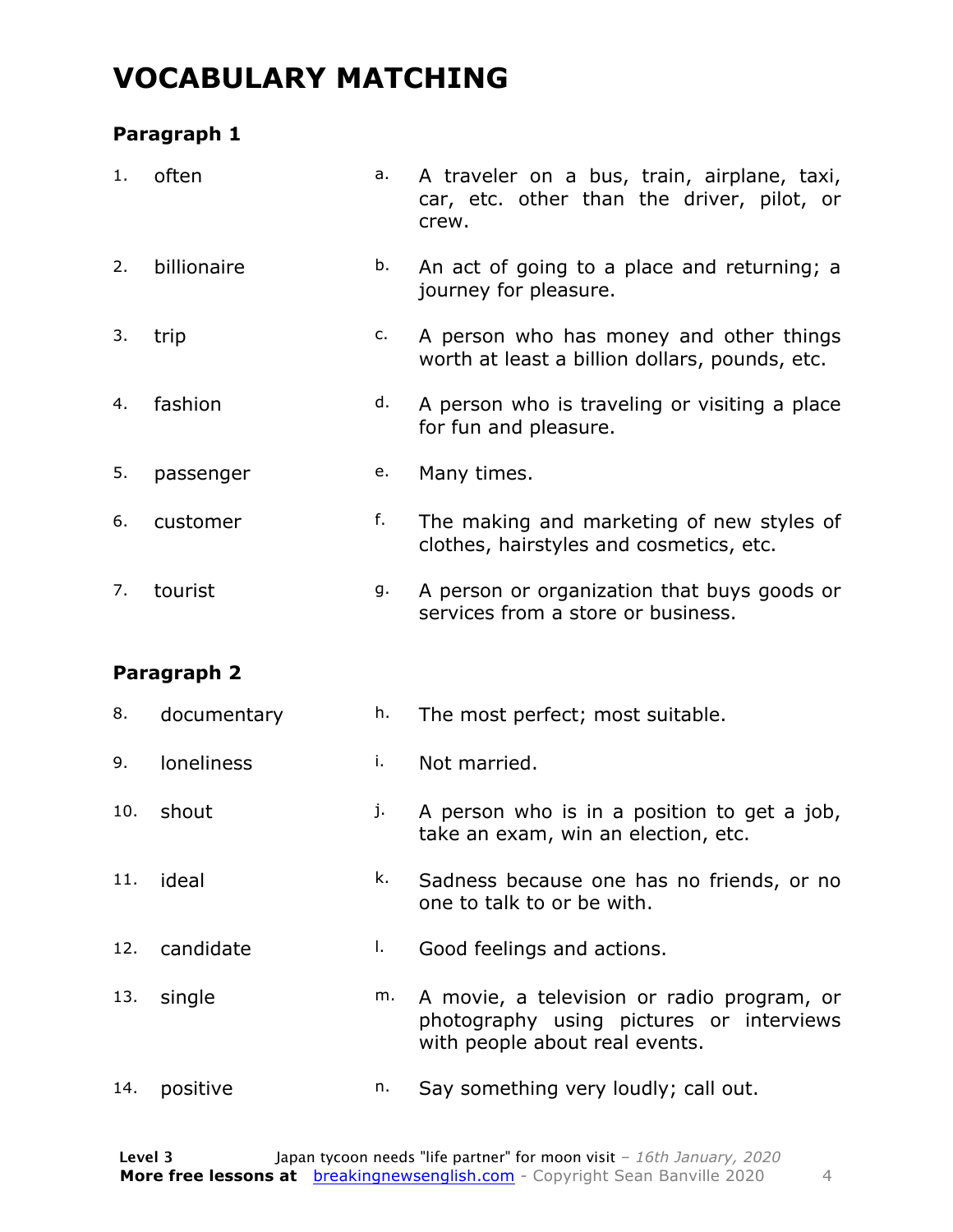### **BEFORE READING / LISTENING**

From https://breakingnewsenglish.com/2001/200116-life-partner.html

#### **1. TRUE / FALSE:** Read the headline. Guess if a-h below are true (T) or false (F).

- a. A rich man wants people to love each other to the moon and back. **T / F**
- b. The billionaire in the article has many lovers. **T / F**
- c. The man wants to go to the moon with a woman in 2023. **T / F**
- d. The man will be the world's first ever space tourist. **T / F**
- e. The man made a documentary to try and find a special person. **T / F**
- f. The man said he is slowly feeling lonely and empty. **T / F**
- g. The man wants to find a woman who is at least 20 years old. **T / F**
- h. The man's ideal candidate doesn't have to be interested in space. **T / F**

#### **2. SYNONYM MATCH:** (The words in **bold** are from the news article.)

- **1. often**
- **2. special**
- **3. yet**
- **4. passenger**
- **5. on his own**
- **6. documentary**
- **7. loneliness**
- **8. candidate**
- **9. positive**
- **10. wanted**
- a. isolation
- b. traveller
- c. hoped for
- d. programme
- e. exceptional
- f. alone
- g. optimistic
- h. frequently
- i. applicant
- j. until now

#### **3. PHRASE MATCH:** (Sometimes more than one choice is possible.)

- 1. I love you to the moon
- 2. how strong their
- 3. join him on a
- 4. Maezawa made his billions
- 5. He will be the universe's
- 6. a television
- 7. feelings of loneliness
- 8. shout for world peace from
- 9. Maezawa's ideal candidate
- 10. She must also be interested
- a. from his fashion company
- b. in going into space
- c. documentary
- d. is aged 20 or above
- e. love is
- f. outer space
- g. and back
- h. and emptiness
- i. trip to the moon
- j. first space tourist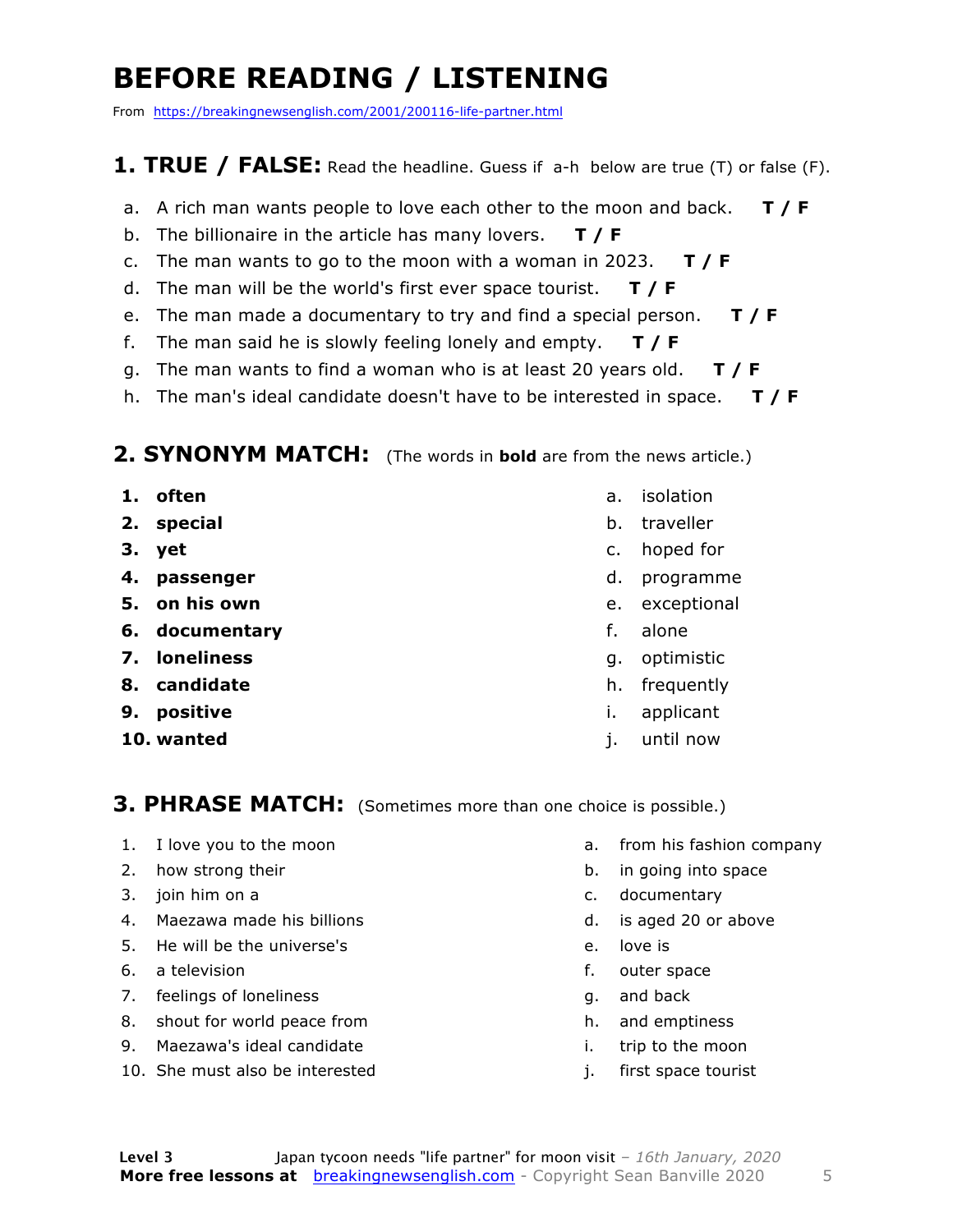### **GAP FILL**

From https://breakingnewsenglish.com/2001/200116-life-partner.html

People (1) The say, "I love you to the moon and back" to tell someone special how  $(2)$  \_\_\_\_\_\_\_\_\_\_\_\_\_ their love is. A Japanese billionaire will go to the moon and back with his love. The only (3) \_\_\_\_\_\_\_\_\_\_\_\_ is that he doesn't (4) \_\_\_\_\_\_\_\_\_\_\_\_ have a love. Yusaku Maezawa, 44, is looking for a "special someone" to join him on a trip to the moon in 2023. Mr Maezawa made his (5) \_\_\_\_\_\_\_\_\_\_\_\_\_\_\_ from his fashion company Zozo Inc. He has paid to be the very first private  $(6)$  \_\_\_\_\_\_\_\_\_\_\_\_\_\_\_ to fly to the moon. He will be the first customer of Elon Musk's space travel company SpaceX. He will be the  $(7)$  \_\_\_\_\_\_\_\_\_\_\_\_\_\_\_ first space tourist. However, he does not want to go on his (8) \_\_\_\_\_\_\_\_\_\_\_\_. He said he wants to "visit such a special place with someone special". *problem own billions often yet universe's strong passenger*

Mr Maezawa has created a (9) \_\_\_\_\_\_\_\_\_\_\_\_\_\_\_\_ documentary to look for a female friend to fly into space with. The documentary is called "Full Moon Lovers". On a (10) \_\_\_\_\_\_\_\_\_\_\_\_ for the TV show, he wrote: "I'm 44 now. As (11) \_\_\_\_\_\_\_\_\_\_\_\_\_\_ of loneliness and emptiness slowly begin to come to me, there's one thing that I think about -  $(12)$  \_\_\_\_\_\_\_\_\_\_\_\_\_\_ to love one woman. I want to find a 'life partner'. With that future partner of  $(13)$ I want to shout our love and shout for world peace from outer space." Maezawa's (14) \_\_\_\_\_\_\_\_\_\_\_\_ candidate is aged 20 or above, single, and must be "always  $(15)$  \_\_\_\_\_\_\_\_\_\_\_\_\_ ". She must also be interested (16) \_\_\_\_\_\_\_\_\_\_\_\_\_\_\_ going into space. He tweeted: "Wanted! Why not be the 'first woman' to travel to the moon?" *mine website in ideal continuing television positive feelings*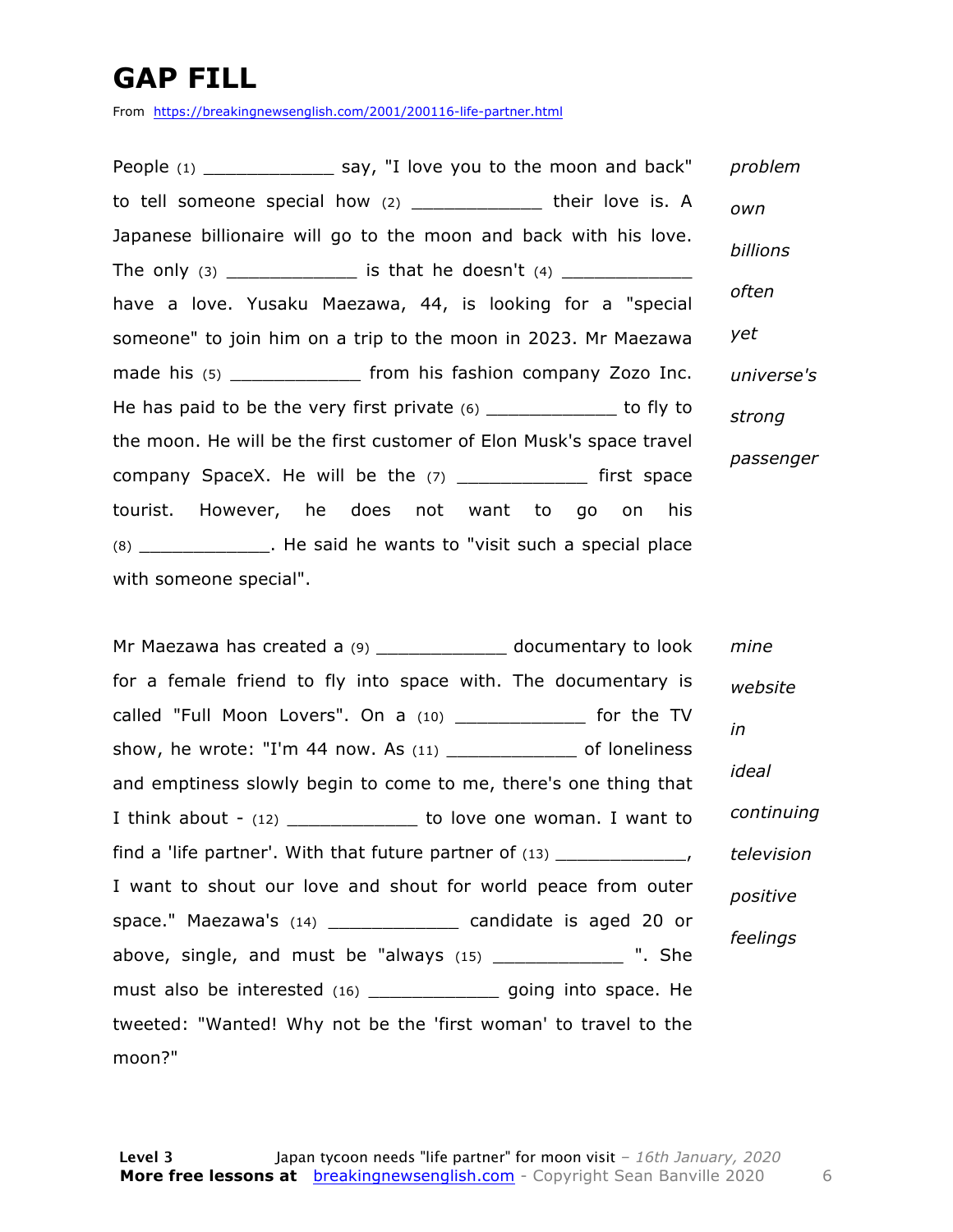#### **LISTENING – Guess the answers. Listen to check.**

From https://breakingnewsenglish.com/2001/200116-life-partner.html

| 1) say, "I love you to the moon and back" to tell ______<br>a. someone specially |
|----------------------------------------------------------------------------------|
| b. someone specialised                                                           |
| c. someone species                                                               |
| d. someone special                                                               |
| 2) A Japanese billionaire will go to the moon and back ______                    |
| a. with his love<br>b. with his like                                             |
| c. with his fond                                                                 |
| d. with his adore                                                                |
| 3) Yusaku Maezawa, 44, is looking for a "special someone"                        |
| a. to joint him                                                                  |
| b. to join him                                                                   |
| c. to joins him                                                                  |
| d. to joinery him                                                                |
| 4) He has paid to be the very first                                              |
| a. privacy passenger<br>b. privates passenger                                    |
| c. private passenger                                                             |
| d. privation passenger                                                           |
| 5) He will be the universe's first                                               |
| a. spacey tourist                                                                |
| b. space touristy                                                                |
| c. spacey touristy<br>d. space tourist                                           |
| 6) to look for a female friend to fly ______                                     |
| a. unto space with                                                               |
| b. into space with                                                               |
| c. unto space with                                                               |
| d. in two space with                                                             |
| 7) feelings of loneliness and emptiness slowly begin to ______                   |
| a. come to me                                                                    |
| b. go to me<br>c. fly to me                                                      |
| d. space to me                                                                   |
| 8) shout our love and shout for world peace ______                               |
| a. from inner space                                                              |
| b. from upper space                                                              |
| c. from downer space                                                             |
| d. from outer space                                                              |
| 9) Maezawa's ideal candidate is aged ______                                      |
| a. 20 or high<br>b. 20 or up                                                     |
| c. 20 or above                                                                   |
| d. 20 or increase                                                                |
| 10) Why not be the 'first woman' to travel ______?                               |
| a. to their moon                                                                 |
| b. to there moon                                                                 |

- c. to the moon
- d. to they moon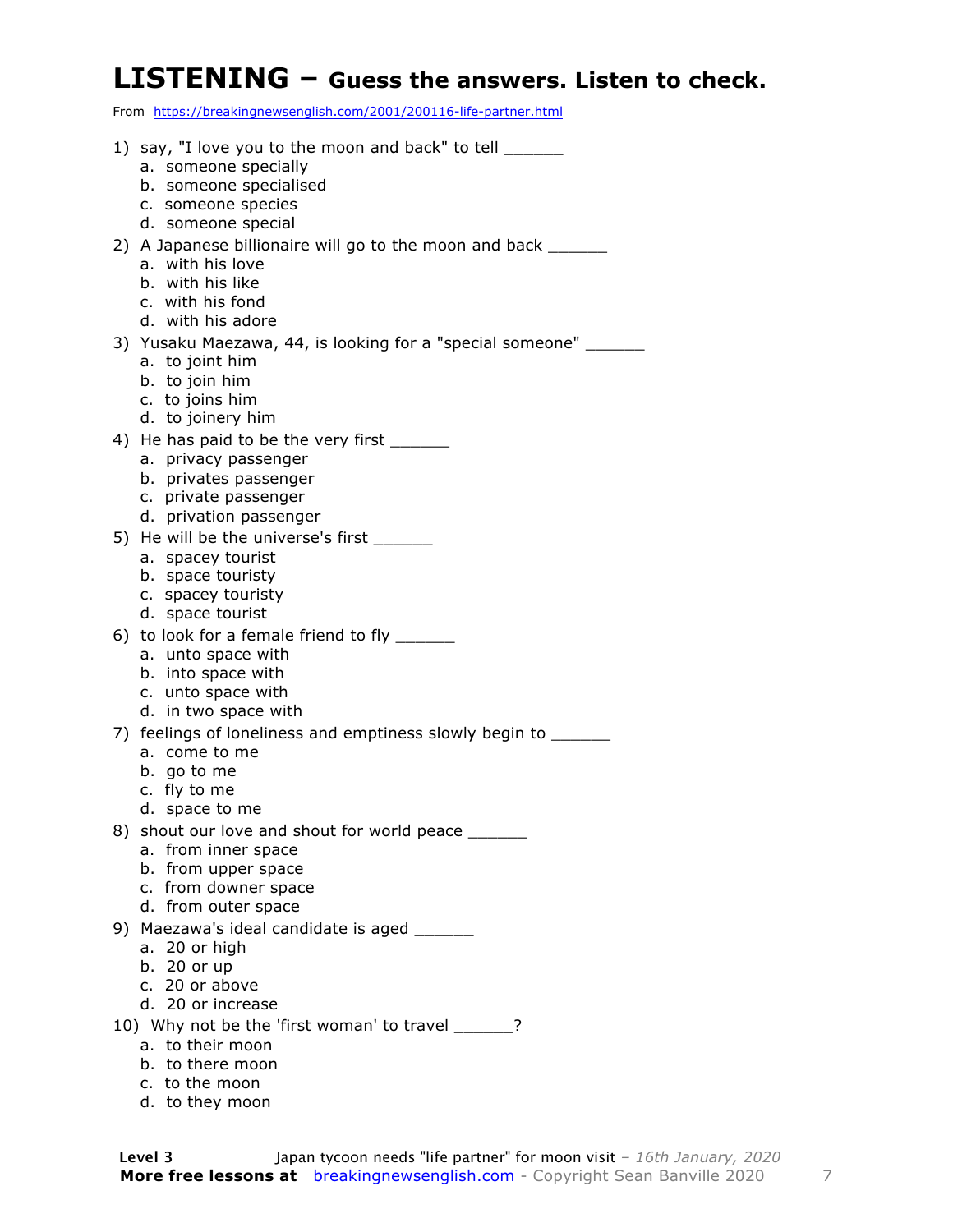#### **LISTENING – Listen and fill in the gaps**

From https://breakingnewsenglish.com/2001/200116-life-partner.html

People often say, "I (1) \_\_\_\_\_\_\_\_\_\_\_\_\_\_\_\_\_\_\_\_\_\_\_\_\_ the moon and back" to tell someone special (2) commonline is. A Japanese billionaire will go to the moon and back with his love. The only problem is that he doesn't (3) \_\_\_\_\_\_\_\_\_\_\_\_\_\_\_\_\_\_\_\_\_\_\_ love. Yusaku Maezawa, 44, is looking for a "special someone" to join him on a trip to the moon in 2023. Mr Maezawa (4) \_\_\_\_\_\_\_\_\_\_\_\_\_\_\_\_\_\_\_ from his fashion company Zozo Inc. He has paid to be the very first private passenger to fly to the moon. He will be the first customer of Elon Musk's (5) \_\_\_\_\_\_\_\_\_\_\_\_\_\_\_\_\_\_\_ SpaceX. He will be the universe's first space tourist. However, he does not want to go on his own. He said he wants to "visit such  $(6)$  and the someone with someone special".

Mr Maezawa (7) \_\_\_\_\_\_\_\_\_\_\_\_\_\_\_\_\_\_\_\_\_\_\_\_\_\_\_ television documentary to look for a female friend to fly (8) The documentary is called "Full Moon Lovers". On a website for the TV show, he wrote: "I'm 44 now. As feelings of loneliness (9) \_\_\_\_\_\_\_\_\_\_\_\_\_\_\_\_\_\_\_ begin to come to me, there's one thing that I think about - continuing to love one woman. I want to find a 'life partner'. With that future (10)  $\qquad \qquad$ , I want to shout our love and shout for world peace (11) \_\_\_\_\_\_\_\_\_\_\_\_\_\_\_\_\_\_\_\_\_\_." Maezawa's ideal candidate is aged 20 or above, single, and must be "always positive". She must also (12) \_\_\_\_\_\_\_\_\_\_\_\_\_\_\_\_\_\_\_\_\_\_\_ going into space. He tweeted: "Wanted! Why not be the 'first woman' to travel to the moon?"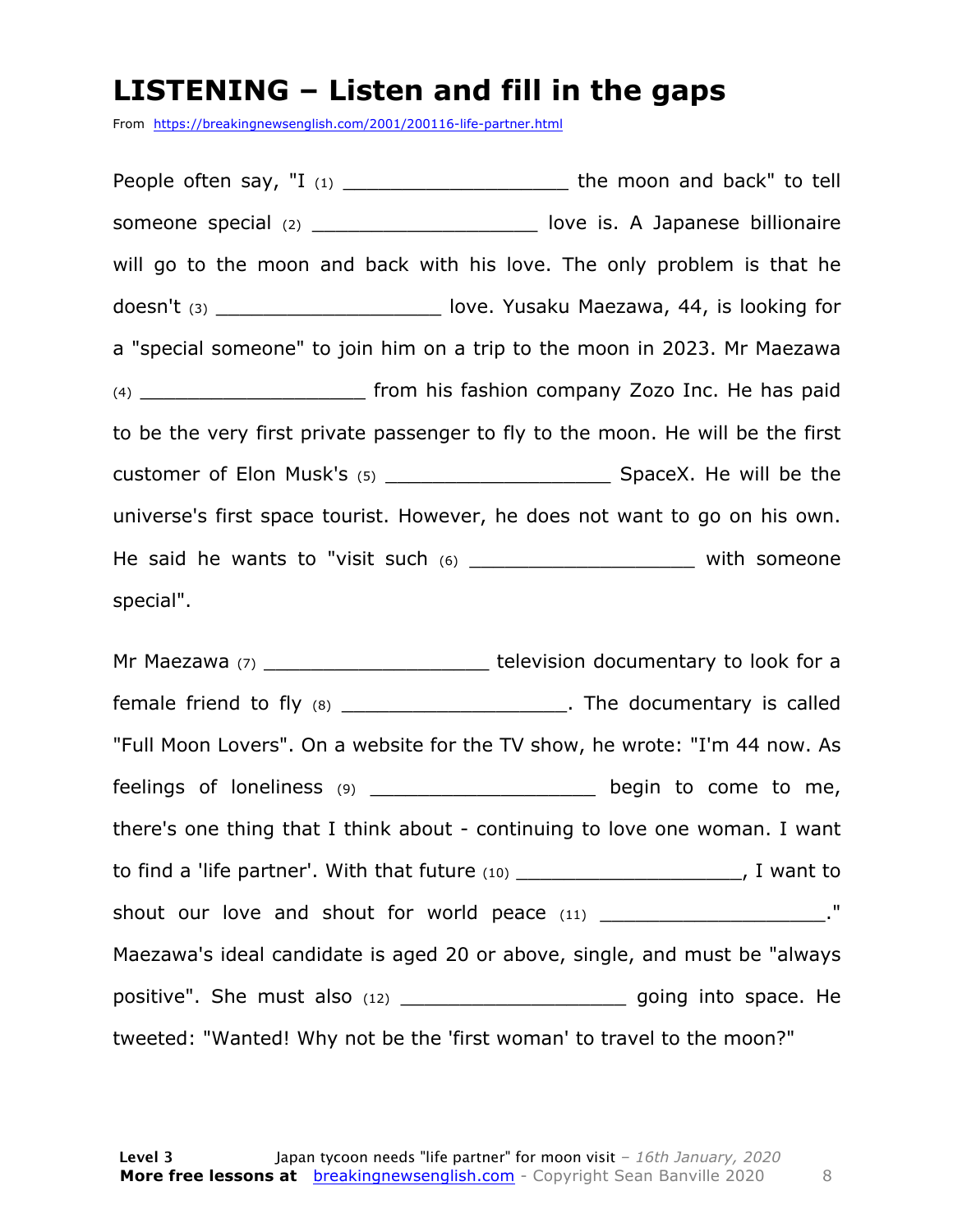### **COMPREHENSION QUESTIONS**

From https://breakingnewsenglish.com/2001/200116-life-partner.html

- 1. Where do people often say they love someone to and from?
- 2. How old is the billionaire?
- 3. When does Maezawa-san want to go to the moon?
- 4. Which company will Mr Maezawa fly to the moon with?
- 5. How many space tourists have there been before Mr Maezawa?
- 6. What is the name of the documentary Mr Maezawa created for TV?
- 7. What feelings is Mr Maezawa feeling besides loneliness?
- 8. What two things does Mr Maezawa want to shout for from space?
- 9. What is the minimum age for Mr Maezawa's ideal candidate?
- 10. What must the lady Mr Maezawa is looking for be interested in?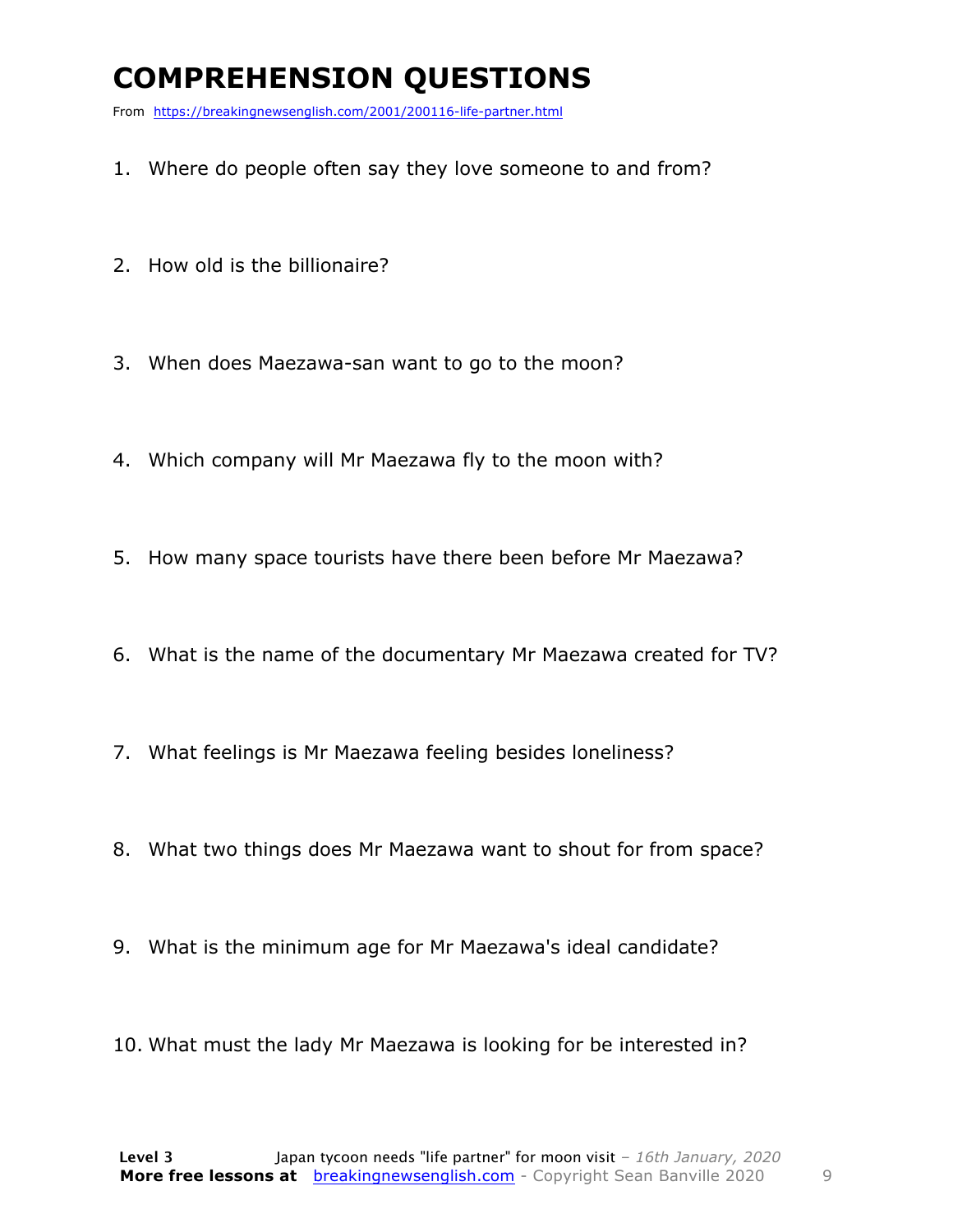### **MULTIPLE CHOICE - QUIZ**

From https://breakingnewsenglish.com/2001/200116-life-partner.html

| 1) Where do people often say they<br>love someone to and from?<br>a) Mars<br>b) the stars<br>c) the moon<br>d) the deepest ocean | 6) What is the name of the<br>documentary Mr Maezawa created for<br>TV?<br>a) Blue Moon<br>b) Full Moon Lovers<br>c) Pizza Pie Moon<br>d) Love Love Moon |
|----------------------------------------------------------------------------------------------------------------------------------|----------------------------------------------------------------------------------------------------------------------------------------------------------|
| 2) How old is the billionaire?                                                                                                   |                                                                                                                                                          |
| a) 44                                                                                                                            | 7) What feelings is Mr Maezawa                                                                                                                           |
| b) 43                                                                                                                            | feeling besides loneliness?                                                                                                                              |
| c) $42$                                                                                                                          | a) excitement                                                                                                                                            |
| $d)$ 41                                                                                                                          | b) boredom                                                                                                                                               |
| 3) When does Maezawa-san want to<br>go to the moon?                                                                              | c) sadness<br>d) emptiness                                                                                                                               |
| a) tomorrow                                                                                                                      | 8) What two things does Mr Maezawa                                                                                                                       |
| b) 2023                                                                                                                          | want to shout for from space?                                                                                                                            |
| c) for Christmas                                                                                                                 | a) Japan and love                                                                                                                                        |
| d) before he is 50                                                                                                               | b) love and world peace                                                                                                                                  |
| 4) Which company will Mr Maezawa<br>fly to the moon with?                                                                        | c) his favourite soccer team and his<br>Mum<br>d) Mars and Mercury                                                                                       |
| a) Boeing<br>b) Virgin Galactic                                                                                                  | 9) What is the minimum age for Mr                                                                                                                        |
| c) Blue Origin                                                                                                                   | Maezawa's ideal candidate?                                                                                                                               |
| d) SpaceX                                                                                                                        | a)30                                                                                                                                                     |
|                                                                                                                                  | b) 20                                                                                                                                                    |
| 5) How many space tourists have                                                                                                  | $c)$ 40                                                                                                                                                  |
| there been before Mr Maezawa?                                                                                                    | d) 32                                                                                                                                                    |
| a) $17$                                                                                                                          |                                                                                                                                                          |
| b) two                                                                                                                           | 10) What must the lady Mr Maezawa                                                                                                                        |
| c) none                                                                                                                          | is looking for be interested in?                                                                                                                         |
| d) one                                                                                                                           | a) going into space                                                                                                                                      |
|                                                                                                                                  | b) Italian food                                                                                                                                          |
|                                                                                                                                  | c) opera                                                                                                                                                 |
|                                                                                                                                  | d) living on Mars                                                                                                                                        |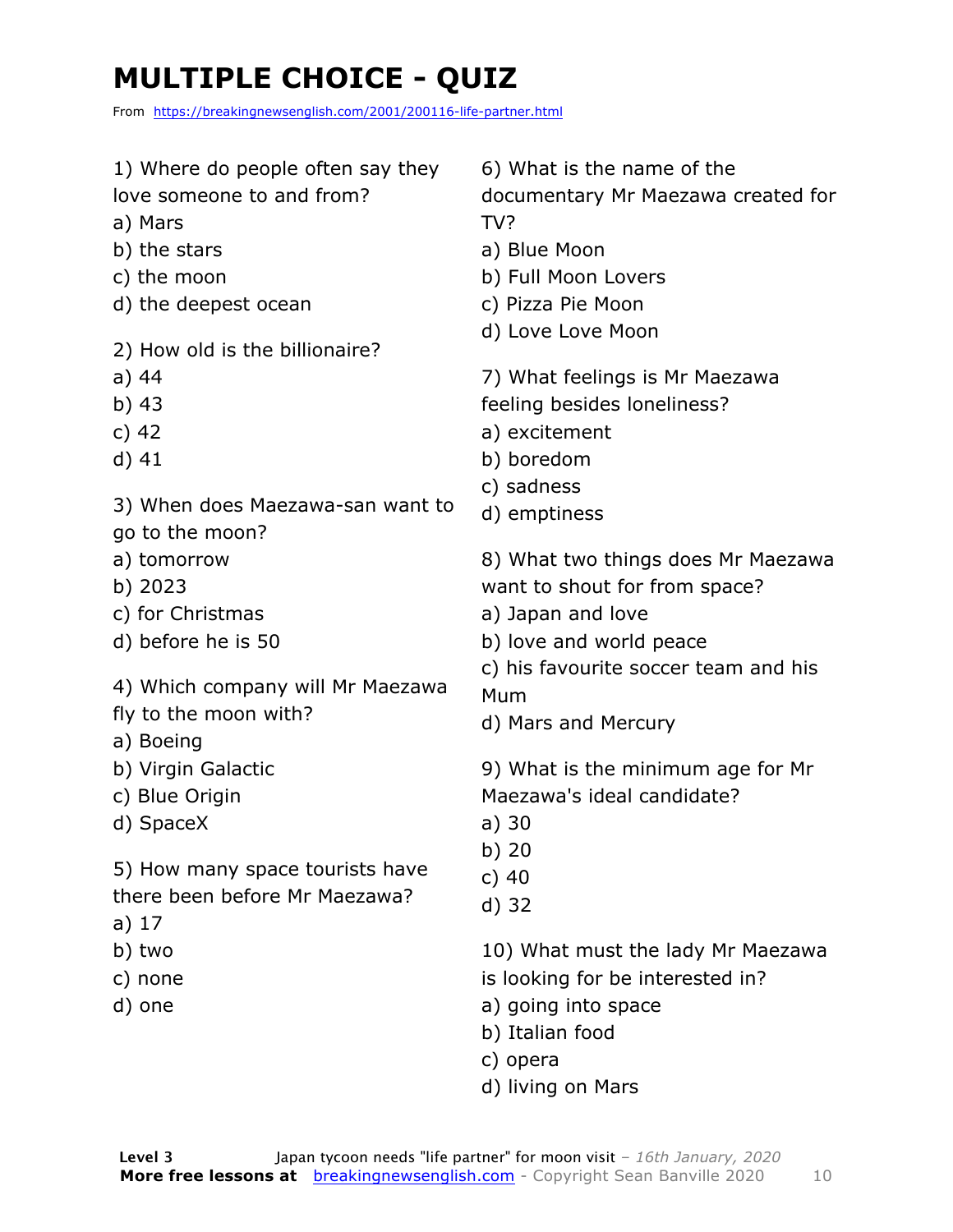### **ROLE PLAY**

From https://breakingnewsenglish.com/2001/200116-life-partner.html

#### **Role A – Money**

You think money is the most important thing for a life partner to have. Tell the others three reasons why. Tell them what is wrong with their things. Also, tell the others which is the least important of these (and why): humour, good looks or intelligence.

#### **Role B – Humour**

You think humour is the most important thing for a life partner to have. Tell the others three reasons why. Tell them what is wrong with their things. Also, tell the others which is the least important of these (and why): money, good looks or intelligence.

#### **Role C – Good Looks**

You think good looks is the most important thing for a life partner to have. Tell the others three reasons why. Tell them what is wrong with their things. Also, tell the others which is the least important of these (and why): humour, money or intelligence.

#### **Role D – Intelligence**

You think intelligence is the most important thing for a life partner to have. Tell the others three reasons why. Tell them what is wrong with their things. Also, tell the others which is the least important of these (and why): humour, good looks or money.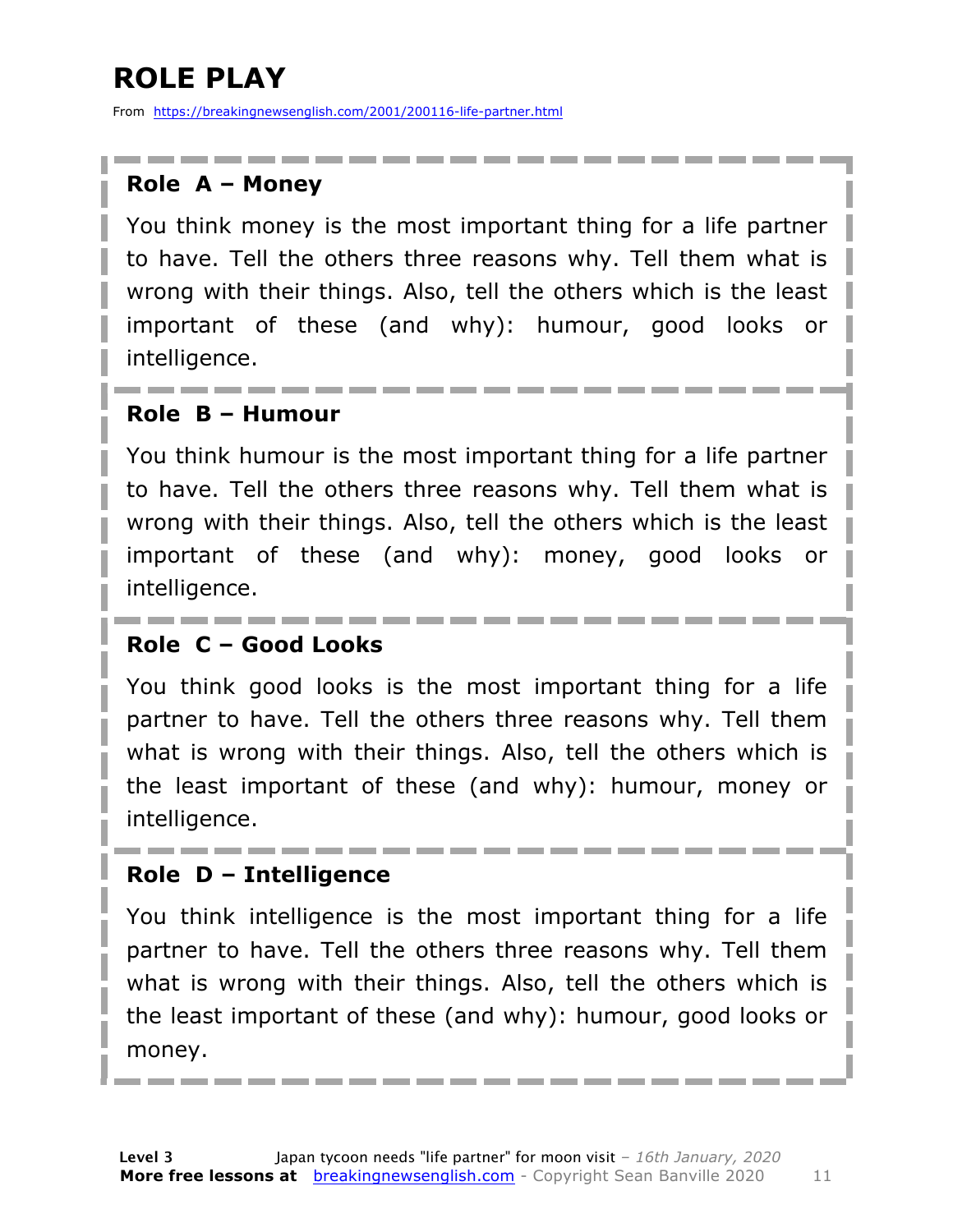## **AFTER READING / LISTENING**

From https://breakingnewsenglish.com/2001/200116-life-partner.html

**1. WORD SEARCH:** Look in your dictionary / computer to find collocates, other meanings, information, synonyms … for the words 'life' and 'partner'.

| life | partner |
|------|---------|
|      |         |
|      |         |

- Share your findings with your partners.
- Make questions using the words you found.
- Ask your partner / group your questions.

2. **ARTICLE OUESTIONS:** Look back at the article and write down some questions you would like to ask the class about the text.

- Share your questions with other classmates / groups.
- Ask your partner / group your questions.

**3. GAP FILL:** In pairs / groups, compare your answers to this exercise. Check your answers. Talk about the words from the activity. Were they new, interesting, worth learning…?

**4. VOCABULARY:** Circle any words you do not understand. In groups, pool unknown words and use dictionaries to find their meanings.

**5. TEST EACH OTHER:** Look at the words below. With your partner, try to recall how they were used in the text:

| • show<br>• slowly<br>• mine<br>$\cdot$ 20 |
|--------------------------------------------|
| • going                                    |
|                                            |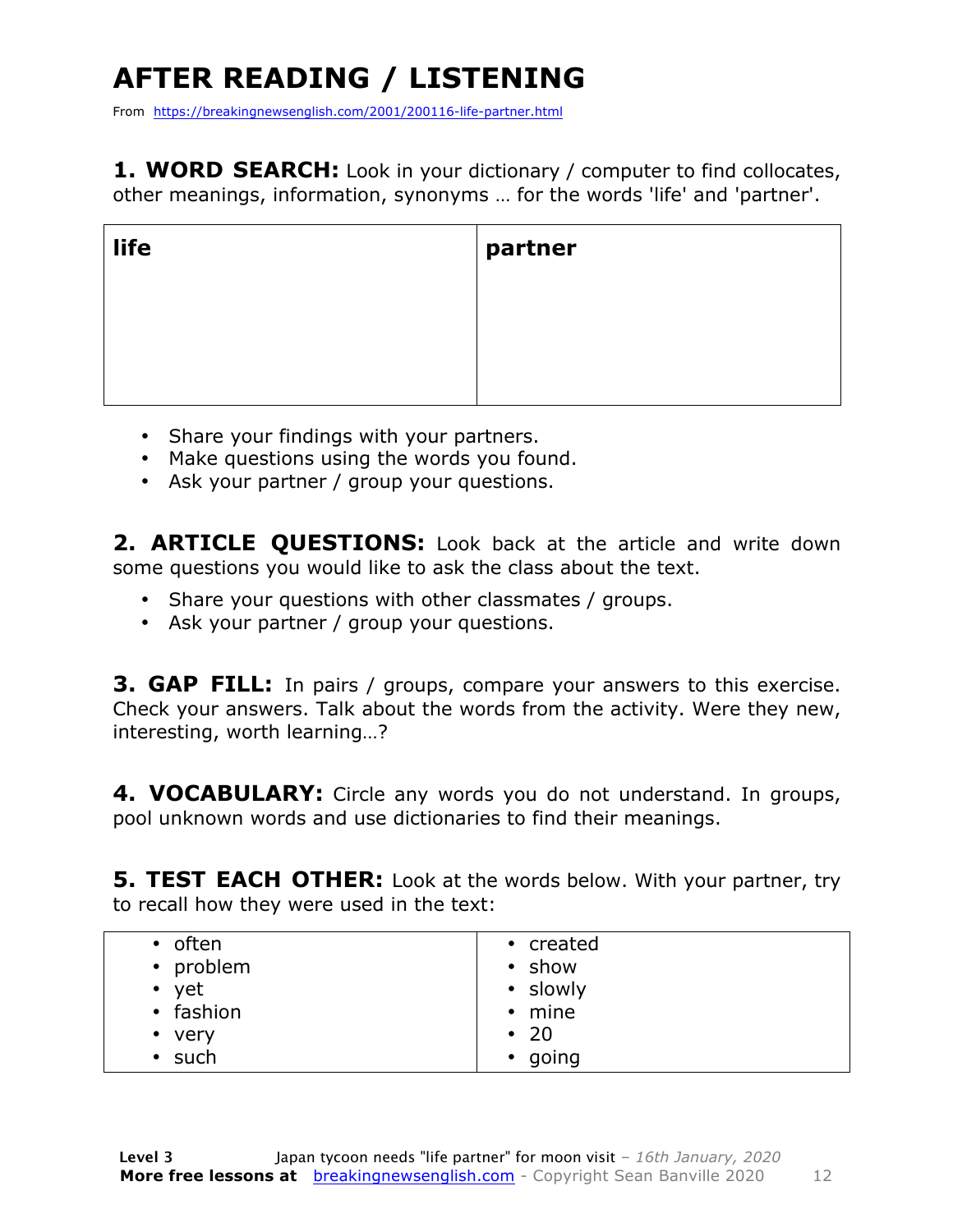### **LIFE PARTNERS SURVEY**

From https://breakingnewsenglish.com/2001/200116-life-partner.html

Write five GOOD questions about life partners in the table. Do this in pairs. Each student must write the questions on his / her own paper.

When you have finished, interview other students. Write down their answers.

|      | STUDENT 1 | STUDENT 2 | STUDENT 3 |
|------|-----------|-----------|-----------|
| Q.1. |           |           |           |
| Q.2. |           |           |           |
| Q.3. |           |           |           |
| Q.4. |           |           |           |
| Q.5. |           |           |           |

- Now return to your original partner and share and talk about what you found out. Change partners often.
- Make mini-presentations to other groups on your findings.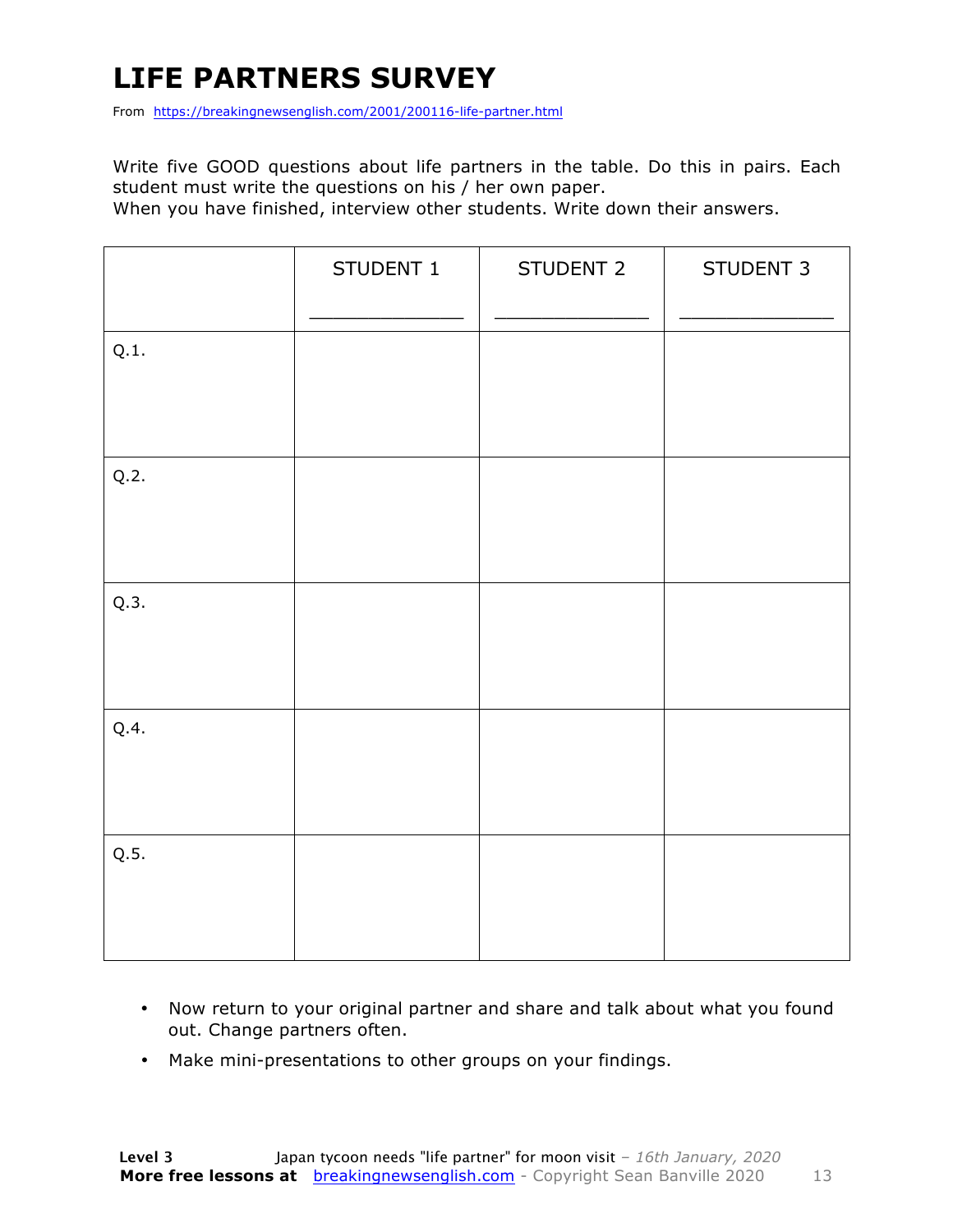### **LIFE PARTNERS DISCUSSION**

STUDENT A's QUESTIONS (Do not show these to student B)

- 1. What did you think when you read the headline?
- 2. What images are in your mind when you hear the word 'life'?
- 3. What do you think of the phrase 'I love you to the moon and back'?
- 4. Who do you love to the moon and back?
- 5. What would you do if you were a billionaire?
- 6. How strong is your love?
- 7. How special are you?
- 8. How would you feel about flying to the moon?
- 9. How good is going to the moon for a first date?
- 10. Where is the best place to go on a special date?

*Japan tycoon needs "life partner" for moon visit – 16th January, 2020* Thousands more free lessons at breakingnewsenglish.com

-----------------------------------------------------------------------------

#### **LIFE PARTNERS DISCUSSION**

STUDENT B's QUESTIONS (Do not show these to student A)

- 11. Did you like reading this article? Why/not?
- 12. What do you think of when you hear the word 'partner'?
- 13. What do you think about what you read?
- 14. What advice do you have for Mr Maezawa about finding his love?
- 15. When have you felt lonely or empty?
- 16. Why are you a great life partner?
- 17. What kind of person is your ideal life partner?
- 18. How interested are you in space?
- 19. What is the best way to show love to someone special?
- 20. What questions would you like to ask Mr Maezawa?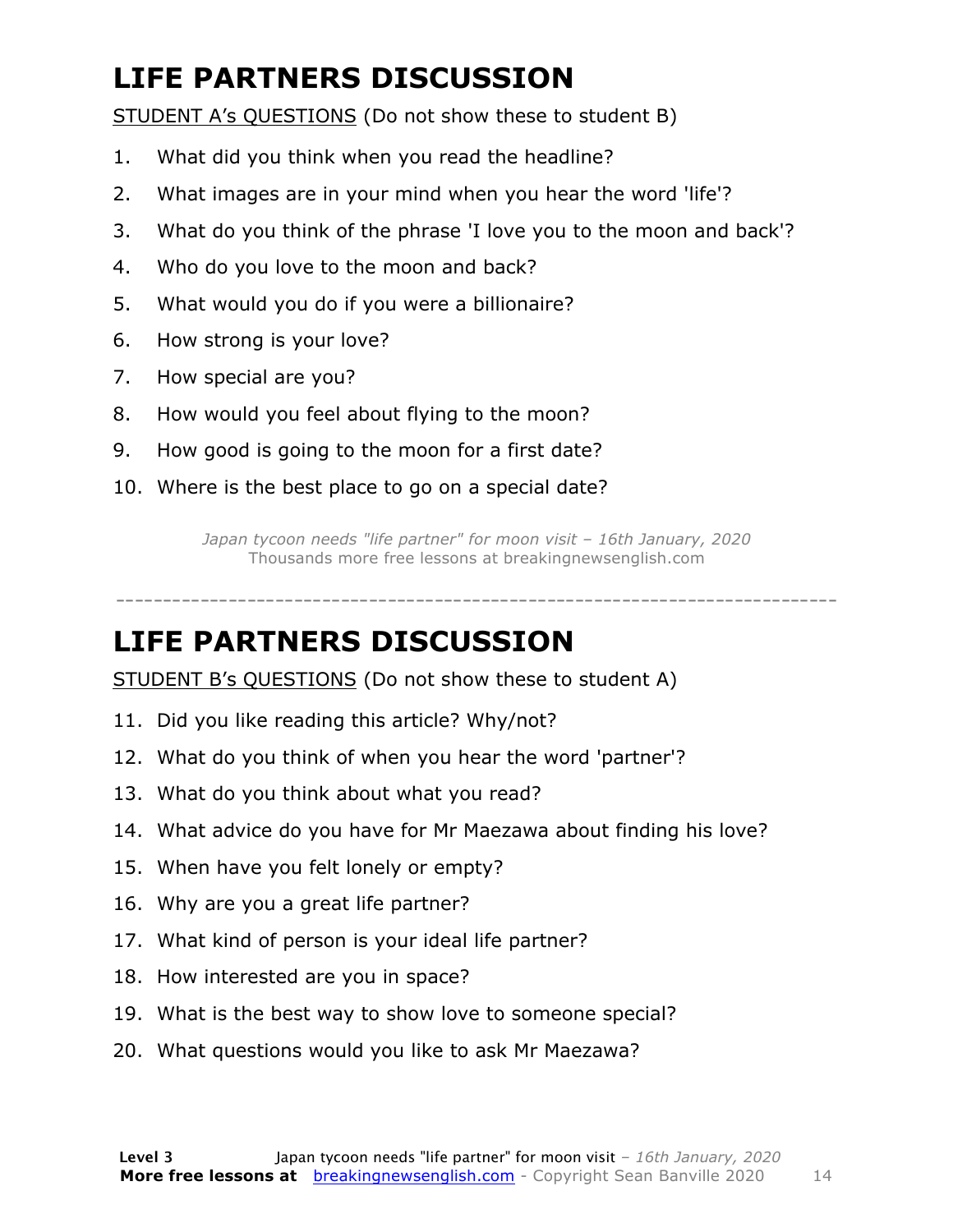### **DISCUSSION (Write your own questions)**

STUDENT A's QUESTIONS (Do not show these to student B)

| 1. |                                          |
|----|------------------------------------------|
|    |                                          |
| 2. |                                          |
|    |                                          |
| 3. |                                          |
|    |                                          |
| 4. |                                          |
|    |                                          |
| 5. |                                          |
|    |                                          |
| 6. | <u> 1990 - Johann Barbara, martin d</u>  |
|    | Convright © breakingnewsenglish com 2020 |

Copyright © breakingnewsenglish.com 2020

### **DISCUSSION (Write your own questions)**

STUDENT B's QUESTIONS (Do not show these to student A)

| 1. |                                                                                                                         |  |  |
|----|-------------------------------------------------------------------------------------------------------------------------|--|--|
|    |                                                                                                                         |  |  |
| 2. | <u> 1980 - Andrea Stationer, fransk politiker (d. 1980)</u>                                                             |  |  |
| 3. |                                                                                                                         |  |  |
|    |                                                                                                                         |  |  |
| 4. | <u> 1980 - Jan Samuel Barbara, margaret eta idazlea (h. 1980).</u>                                                      |  |  |
| 5. | <u> 1986 - Johann Stoff, deutscher Stoffen und der Stoffen und der Stoffen und der Stoffen und der Stoffen und der </u> |  |  |
|    |                                                                                                                         |  |  |
| 6. | <u> 1989 - Johann John Stone, market fan it ferskearre fan it ferskearre fan it ferskearre fan it ferskearre fan i</u>  |  |  |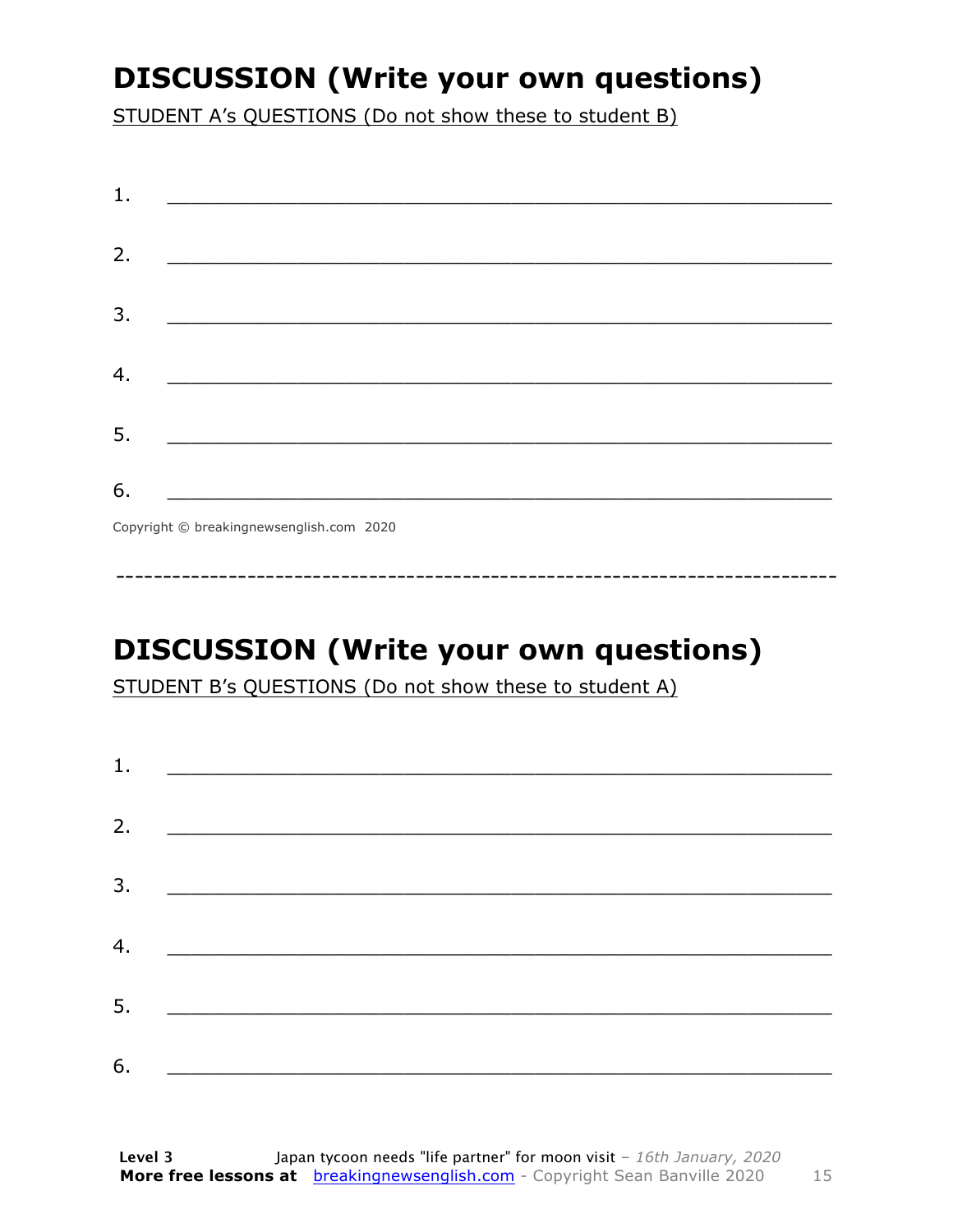### **LANGUAGE - CLOZE**

From https://breakingnewsenglish.com/2001/200116-life-partner.html

People often say, "I love you to the moon and  $(1)$   $\blacksquare$  to tell someone special how strong their love is. A Japanese billionaire will go to the moon and back with his  $(2)$  \_\_\_\_\_. The only problem is that he doesn't  $(3)$  \_\_\_\_ have a love. Yusaku Maezawa, 44, is looking for a "special someone" to (4) \_\_\_\_ him on a trip to the moon in 2023. Mr Maezawa made his billions from his fashion company Zozo Inc. He has paid to be the very first private (5) be the moon. He will be the first customer of Elon Musk's space travel company SpaceX. He will be the universe's first space tourist. However, he does not want to go (6) \_\_\_\_ his own. He said he wants to "visit such a special place with someone special".

Mr Maezawa has created a television documentary to  $(7)$  for a female friend to fly into space with. The documentary is called "Full Moon Lovers". On a website for the TV show, he wrote: "I'm 44 now. As feelings of  $(8)$  \_\_\_\_ and emptiness slowly begin to come to me, there's one thing that I think about - continuing to love one woman. I want to find a 'life partner'. With that future partner of  $(9)$  \_\_\_\_, I want to shout our love and shout for world peace from (10) space." Maezawa's ideal candidate is aged 20 or  $(11)$  \_\_\_\_, single, and must be "always positive". She must also be interested in (12) \_\_\_\_\_ into space. He tweeted: "Wanted! Why not be the 'first woman' to travel to the moon?"

#### **Put the correct words from the table below in the above article.**

| 1.  | (a) | back      | (b) | forward    | (c) | sideways | (d) | side       |
|-----|-----|-----------|-----|------------|-----|----------|-----|------------|
| 2.  | (a) | fond      | (b) | like       | (c) | love     | (d) | adore      |
| 3.  | (a) | still     | (b) | either     | (c) | yet      | (d) | neither    |
| 4.  | (a) | fasten    | (b) | link       | (c) | connect  | (d) | join       |
| 5.  | (a) | passenger | (b) | passed     | (c) | passage  | (d) | passers-by |
| 6.  | (a) | at        | (b) | on         | (c) | up       | (d) | in         |
| 7.  | (a) | gaze      | (b) | vision     | (c) | seek     | (d) | look       |
| 8.  | (a) | lonely    | (b) | loneliness | (c) | loner    | (d) | lone       |
| 9.  | (a) | me        | (b) | myself     | (c) | mine     | (d) | my         |
| 10. | (a) | outs      | (b) | outing     | (c) | out      | (d) | outer      |
| 11. | (a) | increase  | (b) | high       | (c) | up       | (d) | above      |
| 12. | (a) | goes      | (b) | going      | (c) | go       | (d) | gone       |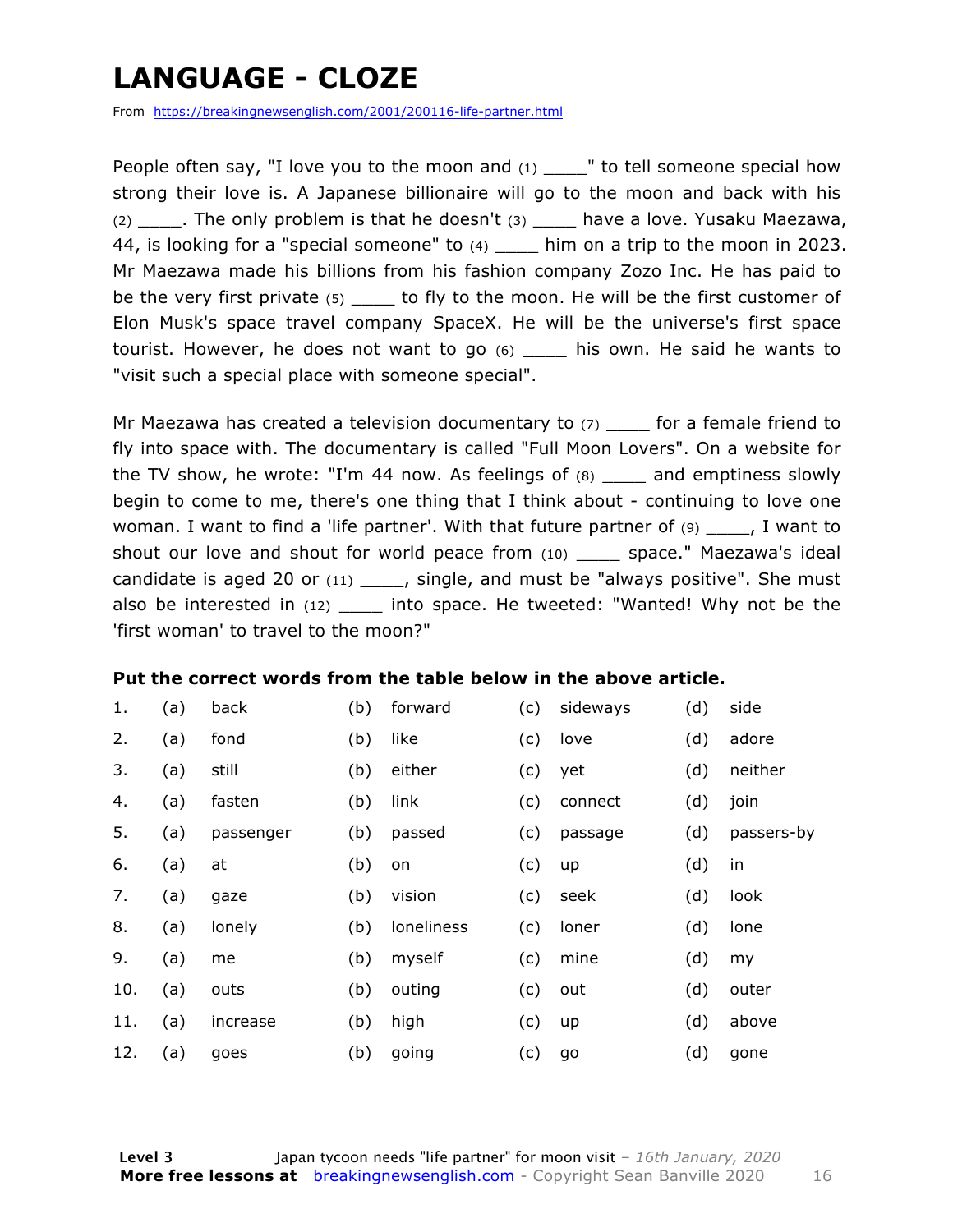### **SPELLING**

From https://breakingnewsenglish.com/2001/200116-life-partner.html

#### **Paragraph 1**

- 1. someone spaecli
- 2. A Japanese iialrolinbe
- 3. Maezawa made his ibloinls
- 4. paid to be the very first private sagsrenpe
- 5. He will be the first utecsmro
- 6. first space stiorut

#### **Paragraph 2**

- 7. a television otmdcerauyn
- 8. feelings of slisenloen and emptiness
- 9. shout for world peeac
- 10. Maezawa's ideal cidtnadae is aged 20
- 11. be always vtseipio
- 12. deeeirntts in going into space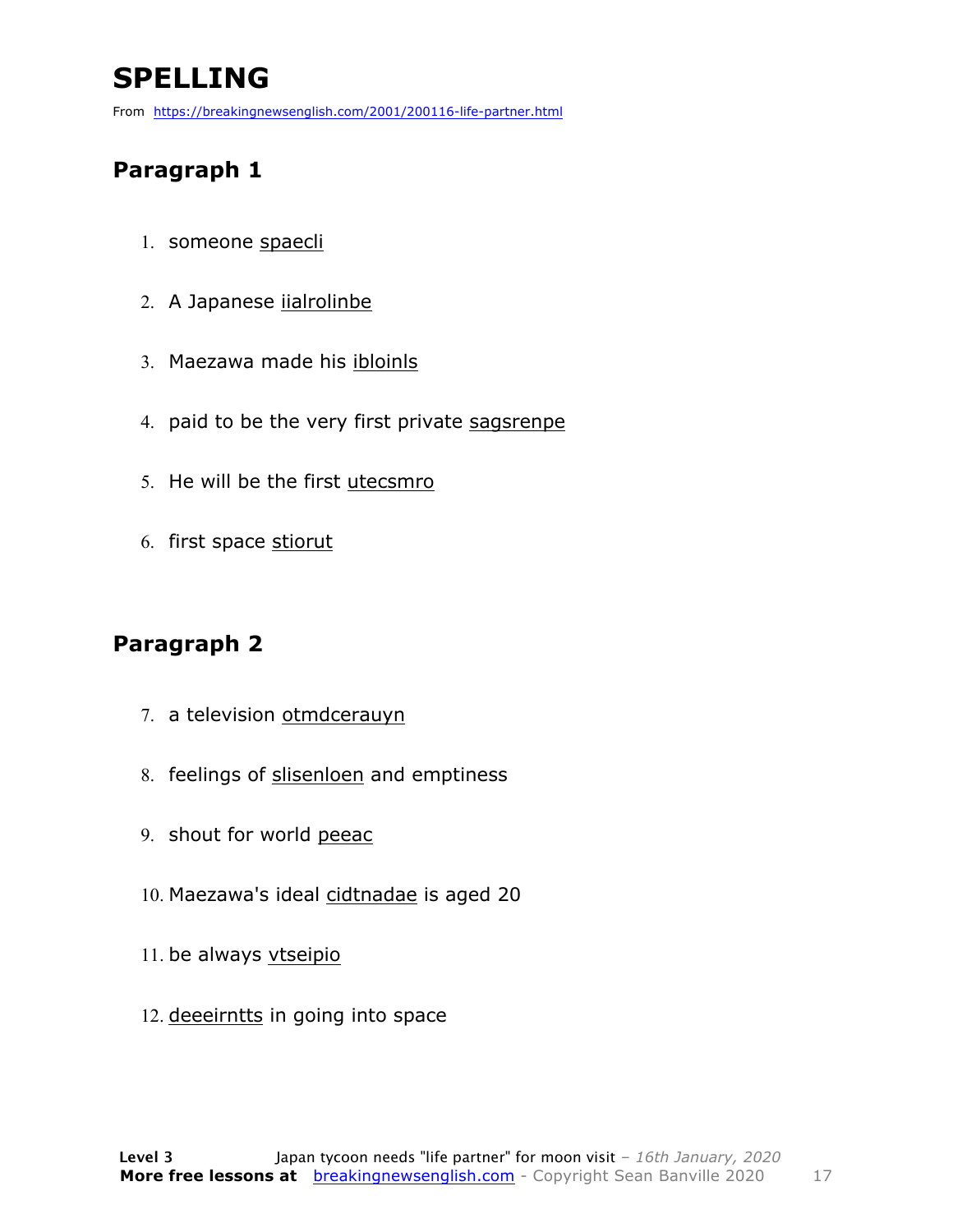### **PUT THE TEXT BACK TOGETHER**

From https://breakingnewsenglish.com/2001/200116-life-partner.html

#### **Number these lines in the correct order.**

- ( ) is called "Full Moon Lovers". On a website for the TV show, he wrote: "I'm 44 now. As feelings
- ( ) a love. Yusaku Maezawa, 44, is looking for a "special someone" to join him on a trip
- ( ) first private passenger to fly to the moon. He will be the first customer of Elon Musk's space travel
- ( ) Mr Maezawa has created a television documentary to look for a female friend to fly into space with. The documentary
- ( ) candidate is aged 20 or above, single, and must be "always positive". She must also be interested
- ( ) to the moon in 2023. Mr Maezawa made his billions from his fashion company Zozo Inc. He has paid to be the very
- ( *1* ) People often say, "I love you to the moon and back" to tell someone special how strong their
- ( ) to go on his own. He said he wants to "visit such a special place with someone special".
- ( ) company SpaceX. He will be the universe's first space tourist. However, he does not want
- ( ) mine, I want to shout our love and shout for world peace from outer space." Maezawa's ideal
- ( ) to love one woman. I want to find a 'life partner'. With that future partner of
- () love is. A Japanese billionaire will go to the moon and back with his love. The only problem is that he doesn't yet have
- ( ) in going into space. He tweeted: "Wanted! Why not be the 'first woman' to travel to the moon?"
- ( ) of loneliness and emptiness slowly begin to come to me, there's one thing that I think about - continuing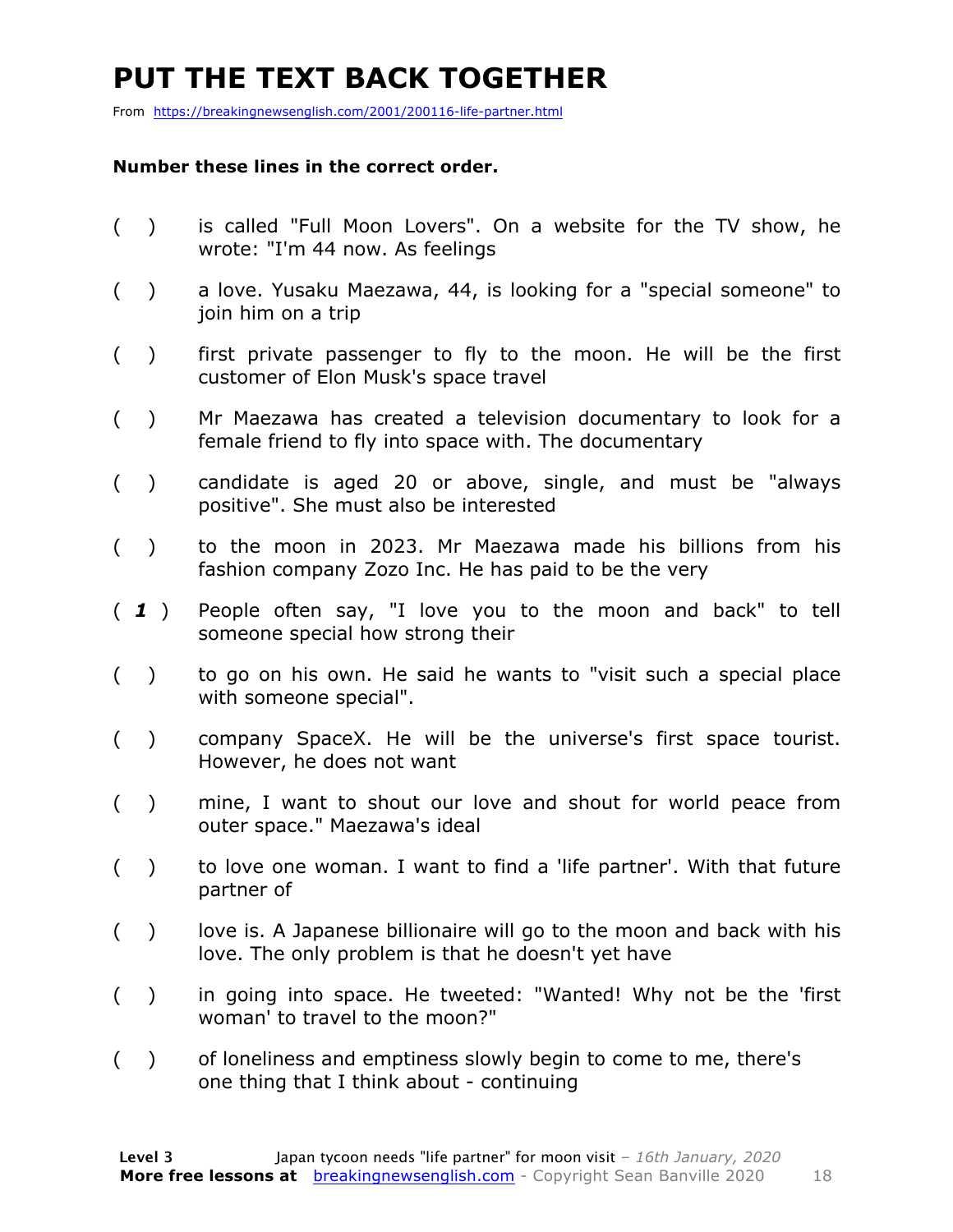#### **PUT THE WORDS IN THE RIGHT ORDER**

From https://breakingnewsenglish.com/2001/200116-life-partner.html

1. and you back . moon love the to I

2. love special strong Tell their is . how someone

3. his fashion made billions from his Maezawa company .

4. the will He universe's be tourist . space first

5. special special . a place Visit such with someone

6. loneliness me . Feelings of to come to begin

7. to continuing think one I love about woman .

8. above . aged 20 or candidate Maezawa's ideal is

9. must in going into be interested She space .

10. travel to woman to the moon . The first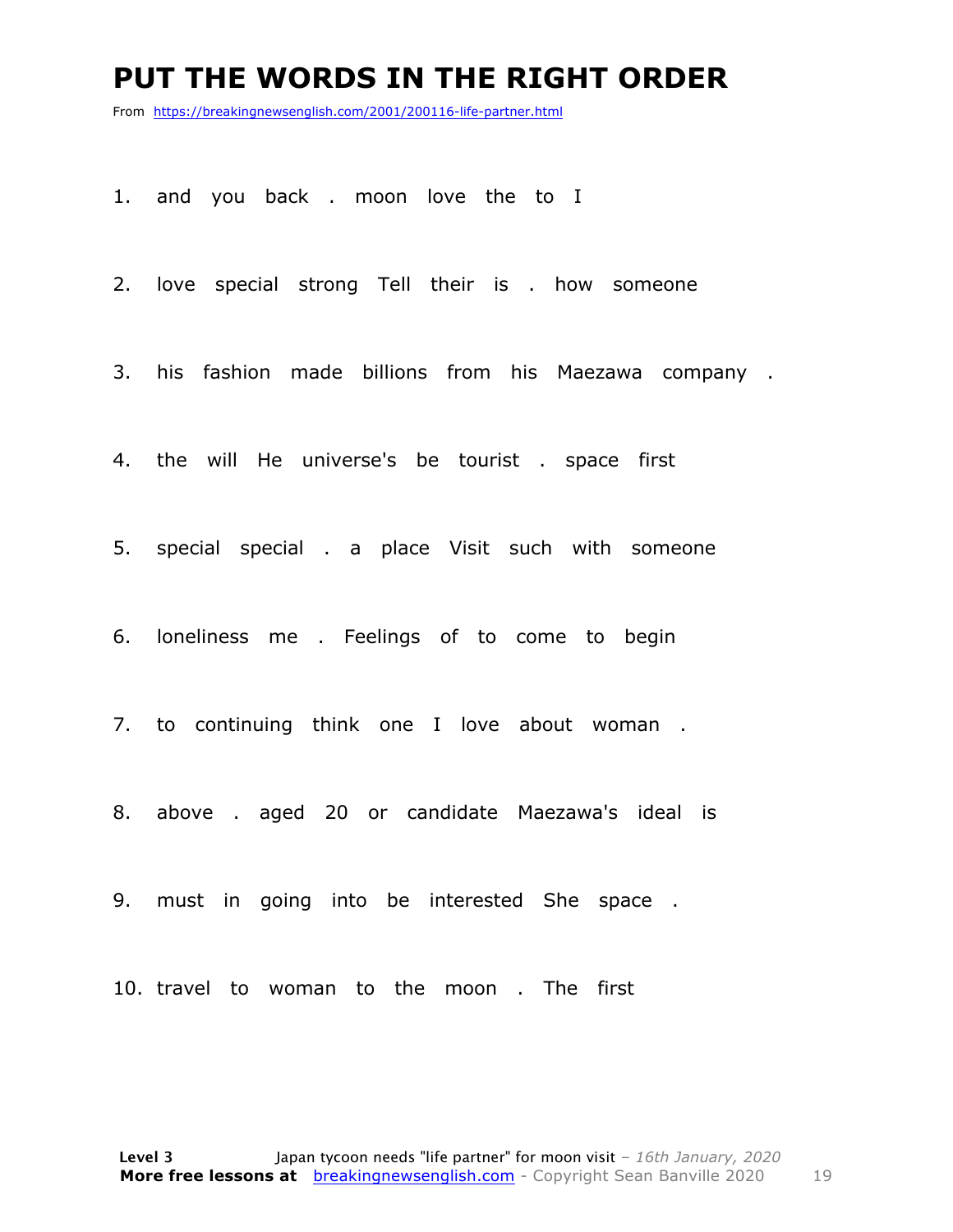### **CIRCLE THE CORRECT WORD (20 PAIRS)**

From https://breakingnewsenglish.com/2001/200116-life-partner.html

People often say, "I love you to the moon and *forward / back*" to tell someone special how strong their love *is / be*. A Japanese billionaire will go to the moon and back with his *loving / love*. The only problem is that he doesn't *still / yet* have a love. Yusaku Maezawa, 44, is looking for a "special someone" to *join / connect* him on a trip to the moon in 2023. Mr Maezawa *made / did* his billions from his fashion company Zozo Inc. He has *paid / payment* to be the very first private passenger to fly to the moon. He will be the *first / firstly* customer of Elon Musk's space travel company SpaceX. He will be the universe's first space tourist. However, he does not want to go *on / in* his own. He said he wants to "visit *such / so* a special place with someone special".

Mr Maezawa has created a television *document / documentary* to look for a female friend to fly into space *within / with*. The documentary is called "Full Moon Lovers". *On / In* a website for the TV show, he wrote: "I'm 44 now. As feelings of *lonely / loneliness* and *emptiness / empty* slowly begin to come to me, there's one thing that I think about - continuing to love *once / one* woman. I want to find a 'life partner'. With that future partner of mine, I want to shout our love and shout for world peace from *out / outer* space." Maezawa's *ideal / ideally* candidate is aged 20 or above, single, and must be "always positive". She must also be *interested / interesting* in going into space. He tweeted: "Wanted! *Why / What* not be the 'first woman' to travel to the moon?"

#### **Talk about the connection between each pair of words in italics, and why the correct word is correct.**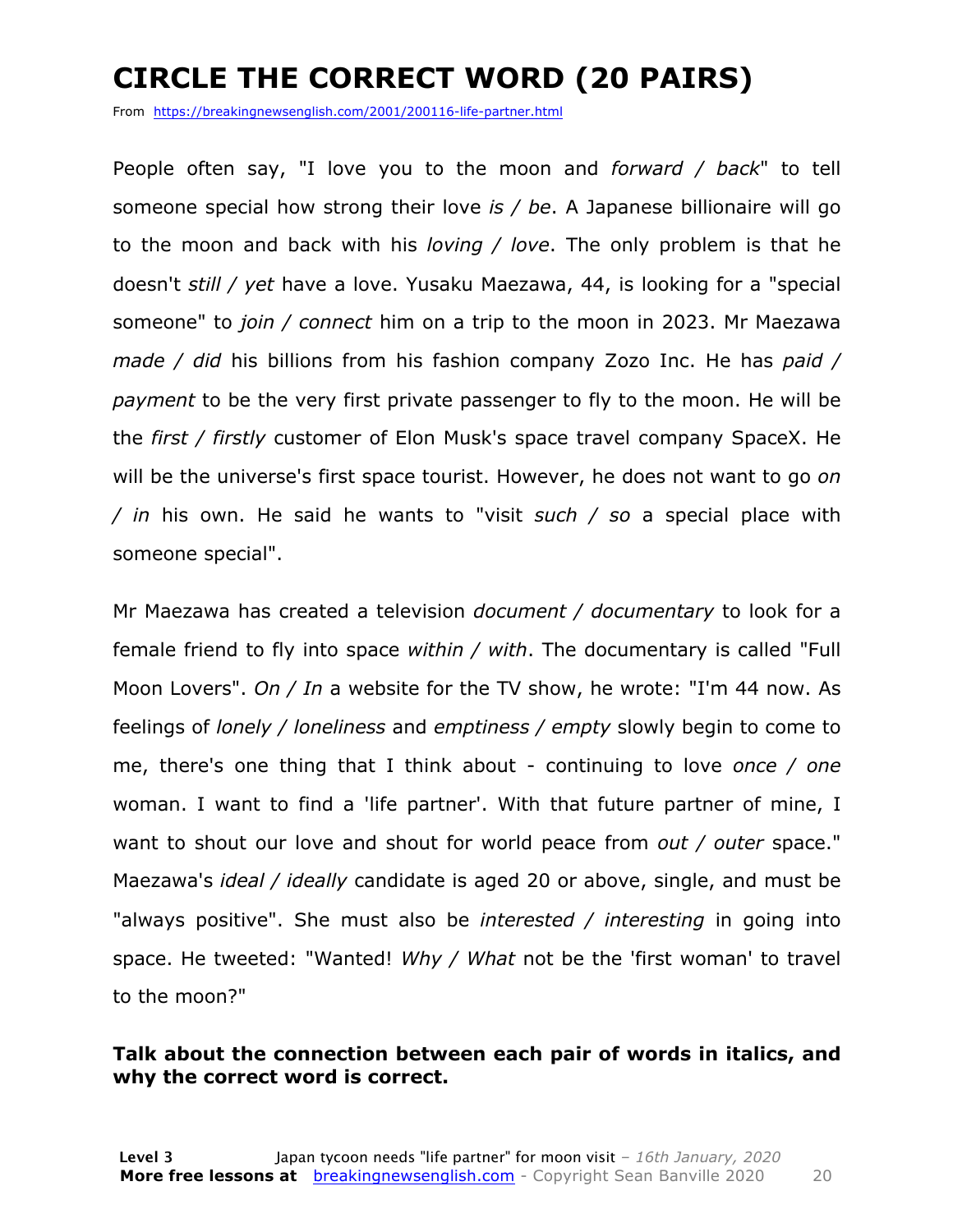### **INSERT THE VOWELS (a, e, i, o, u)**

From https://breakingnewsenglish.com/2001/200116-life-partner.html

P \_\_ p l \_ \_f t\_n s\_y , " I l\_v\_ y\_\_ t\_ t h\_ m\_\_ n \_n d b\_c k " t\_ t\_l l s\_m\_ **\_** n\_ s p\_c\_ **\_** l h\_w s t r\_n g t h\_ **\_** r l\_v\_ \_s . A J\_p\_n\_s\_ f\_s h\_ **\_** n b\_l l\_ **\_** n \_ **\_** r\_ w\_l l g\_ t\_ t h\_ m \_ **\_** n \_n d b\_c k w\_t h h\_s l\_v\_. T h\_ \_n l y p r\_b l\_m \_s t h\_t h\_ d\_ **\_** s n ' t y\_t h\_v\_ \_ l\_v\_. Y\_s\_k\_ M\_ **\_** z\_w\_, 4 4 , \_s l\_ **\_** k\_n g f\_r \_ " s p\_c\_ **\_** l s\_m\_ **\_** n\_" t\_ j\_ **\_** n h\_m \_n \_ t r\_p t\_ t h\_ m\_ **\_** n \_n 2 0 2 3 . M r M\_ **\_** z\_w\_ m\_d\_ h\_s b\_l l\_ **\_** n s f r\_m h\_s f\_s h\_ **\_** n c\_m p\_n y Z\_z\_ I n c . H\_ h\_s p\_ **\_** d t\_ b\_ t h\_ v\_r y f\_r s t p r\_v\_t\_ p\_s s\_n g\_r t\_ f l y t\_ t h\_ m\_ **\_** n . H\_ w\_l l b\_ t h\_ f\_r s t c\_s t\_m\_r \_f E l\_n M\_s k ' s s p\_c\_ t r\_v\_l c\_m p\_n y S p\_c\_X . H\_ w\_l l b\_ t h\_ \_n\_v\_r s\_' s f\_r s t s p\_c\_ t\_ **\_** r\_s t . H\_w\_v\_r , h\_ d\_ **\_** s n\_t w\_n t t\_ g\_ \_n h\_s \_w n . H\_ s\_ **\_** d h\_ w\_n t s t\_ " v\_s\_t s\_c h \_ s p\_c\_ **\_** l p l\_c\_ w\_t h s\_m\_ **\_** n\_ s p\_c\_ **\_** l " . M r M\_ **\_** z\_w\_ h\_s c r\_ **\_** t\_d \_ t\_l\_v\_s\_ **\_** n d\_c\_m\_n t\_r y t\_ l\_ **\_** k f\_r \_ f\_m\_l\_ f r\_ **\_** n d t\_ f l y \_n t\_ s  $p_c$  w\_t h . T h\_ d\_c\_m\_n t\_r y \_s c\_l l\_d " F\_l l M \_ **\_** n L\_v\_r s " . O n \_ w\_b s\_t\_ f\_r t h\_ T V s h\_w , h\_ w r\_t\_: " I ' m 4 4 n\_w . A s f\_ **\_** l\_n g s \_f  $l_n_l_l$ n\_ss \_n d \_m p t\_n\_ss s l\_w l y b\_g\_n t\_ c\_m\_ t\_ m\_, t h\_r\_' s \_n\_ t h\_n g t h\_t I t h\_n k \_b\_ **\_** t - c\_n t\_n\_ **\_** n g t\_ l\_v\_ \_n\_ w\_m\_n . I w\_n t t\_ f\_n d \_ ' l\_f\_ p\_r t n\_r ' . W\_t h t h\_t f\_t\_r\_ p\_r t n\_r \_f m\_n\_, I w\_n t t\_ s h\_ **\_** t \_ **\_** r l\_v\_ \_n d s h\_ **\_** t f\_r w\_r l d p\_ **\_** c\_ f r\_m \_ **\_** t\_r s p\_c\_. " M\_ **\_** z\_w\_' s \_d\_ **\_** l c\_n d\_d\_t\_ \_s \_g\_d 2 0 \_r \_b\_v\_, s\_n g l\_, \_n d m\_s t b\_ "\_l w\_y s p\_s\_t\_v\_". S h\_ m\_s t \_l s\_ b\_ \_n t\_r\_s t\_d \_n g\_ **\_** n g \_n t\_ s p\_c\_. H\_ t w\_ **\_** t\_d : " W\_n t\_d ! W h y n\_t b\_ t h\_ ' f\_r s t w\_m\_n ' t\_ t r\_v\_l t\_ t h\_ m\_ **\_** n ? "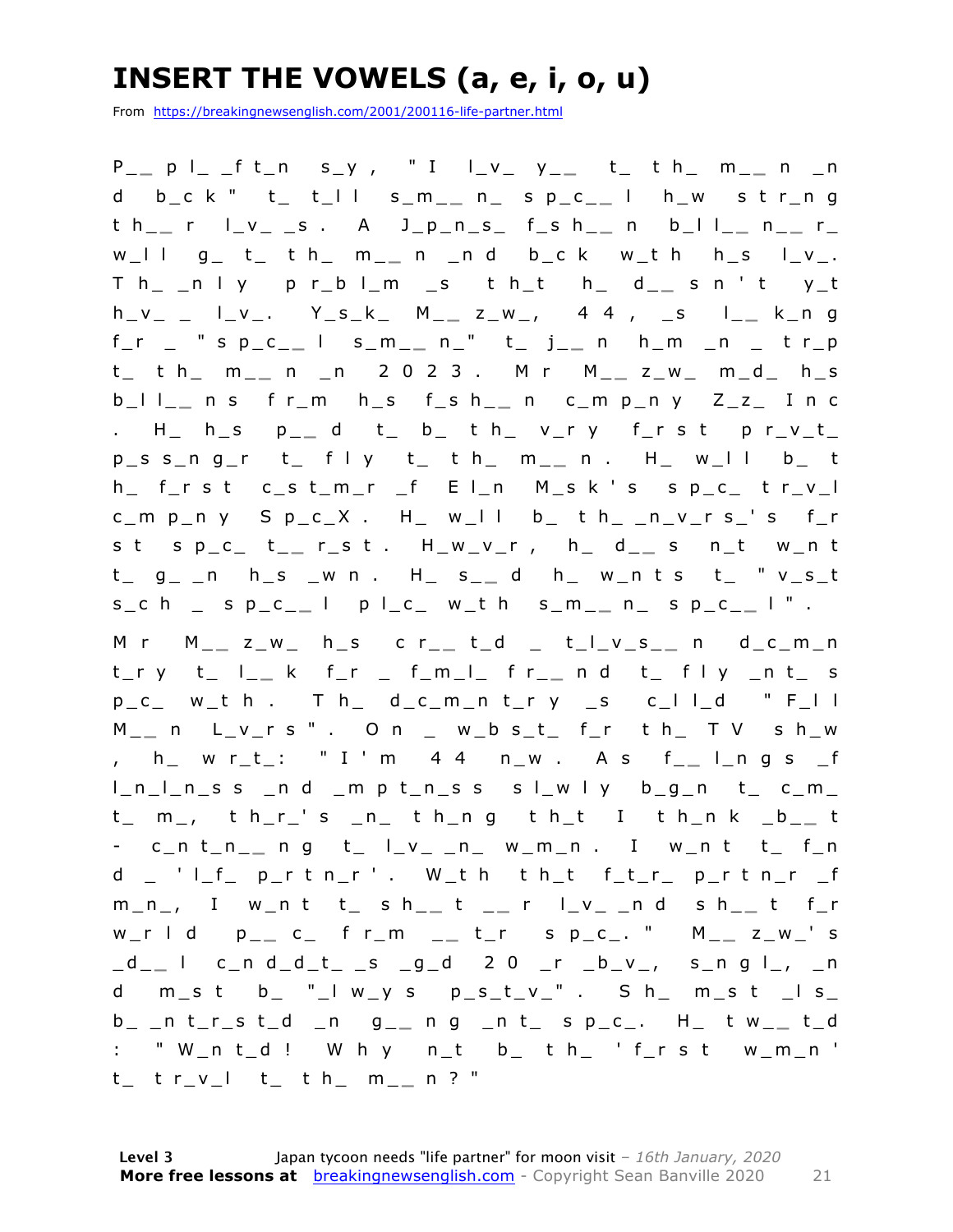#### **PUNCTUATE THE TEXT AND ADD CAPITALS**

From https://breakingnewsenglish.com/2001/200116-life-partner.html

people often say i love you to the moon and back to tell someone special how strong their love is a japanese billionaire will go to the moon and back with his love the only problem is that he doesnt yet have a love yusaku maezawa 44 is looking for a special someone to join him on a trip to the moon in 2023 mr maezawa made his billions from his fashion company zozo inc he has paid to be the very first private passenger to fly to the moon he will be the first customer of elon musks space travel company spacex he will be the universes first space tourist however he does not want to go on his own he said he wants to visit such a special place with someone special

mr maezawa has created a television documentary to look for a female friend to fly into space with the documentary is called full moon lovers on a website for the tv show he wrote im 44 now as feelings of loneliness and emptiness slowly begin to come to me theres one thing that i think about continuing to love one woman i want to find a life partner with that future partner of mine i want to shout our love and shout for world peace from outer space maezawas ideal candidate is aged 20 or above single and must be always positive she must also be interested in going into space he tweeted wanted why not be the first woman to travel to the moon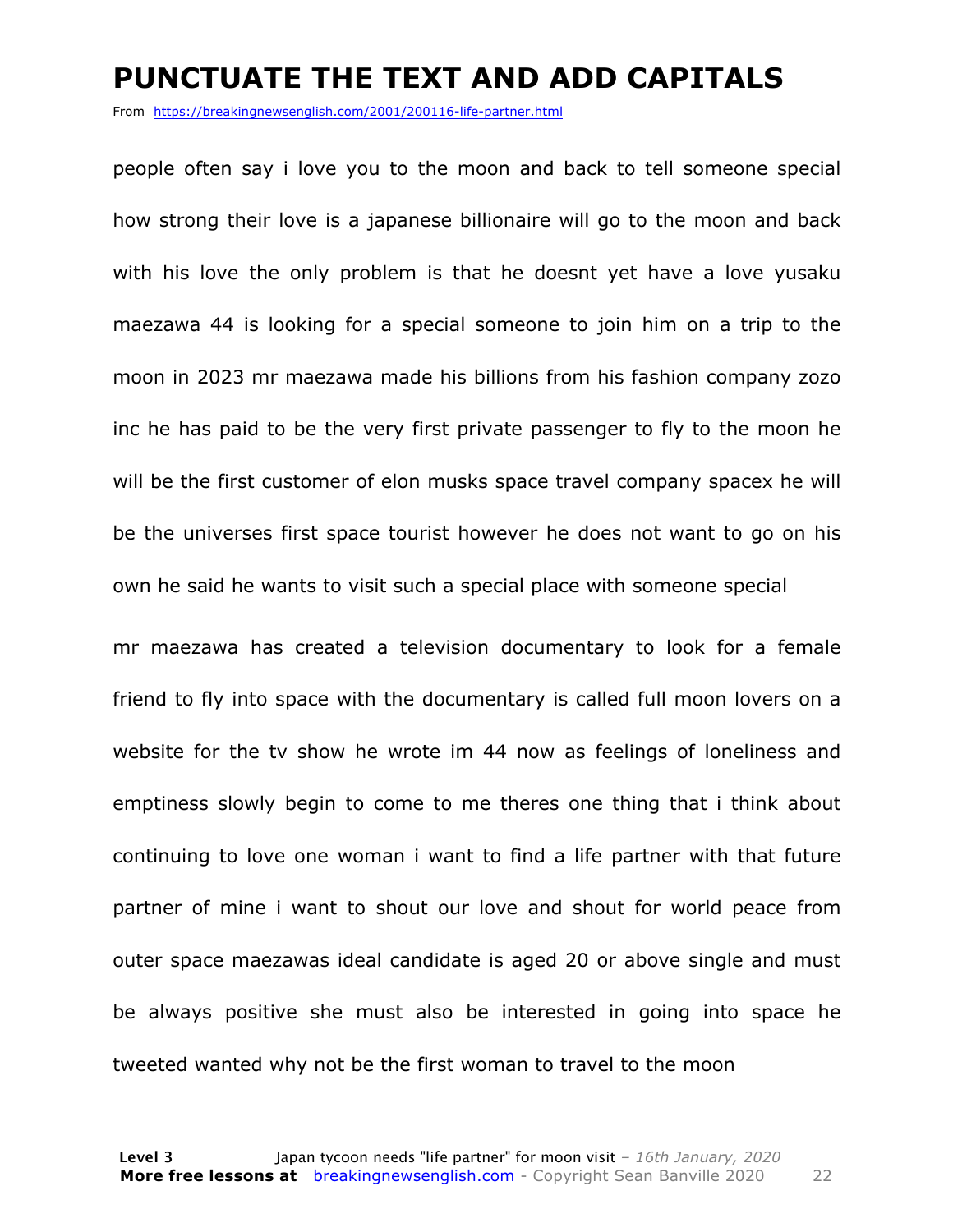## **PUT A SLASH ( / ) WHERE THE SPACES ARE**

From https://breakingnewsenglish.com/2001/200116-life-partner.html

Peopleoftensay,"Iloveyoutothemoonandback"totellsomeonespecial howstrongtheirloveis.AJapanesefashionbillionairewillgotothemoon andbackwithhislove.Theonlyproblemisthathedoesn'tyethavealove. YusakuMaezawa,44,islookingfora"specialsomeone"tojoinhimonatri ptothemoonin2023.MrMaezawamadehisbillionsfromhisfashioncom panyZozoInc.Hehaspaidtobetheveryfirstprivatepassengertoflytoth emoon.HewillbethefirstcustomerofElonMusk'sspacetravelcompany SpaceX.Hewillbetheuniverse'sfirstspacetourist.However,hedoesnot wanttogoonhisown.Hesaidhewantsto"visitsuchaspecialplacewithso meonespecial".MrMaezawahascreatedatelevisiondocumentarytolo okforafemalefriendtoflyintospacewith.Thedocumentaryiscalled"Full MoonLovers".OnawebsitefortheTVshow,hewrote:"I'm44now.Asfeel ingsoflonelinessandemptinessslowlybegintocometome,there'sonet hingthatIthinkabout-continuingtoloveonewoman.Iwanttofinda'lifep artner'.Withthatfuturepartnerofmine,Iwanttoshoutourloveandshou tforworldpeacefromouterspace."Maezawa'sidealcandidateisaged20 orabove,single,andmustbe"alwayspositive".Shemustalsobeinterest edingoingintospace.Hetweeted:"Wanted!Whynotbethe'firstwoman' totraveltothemoon?"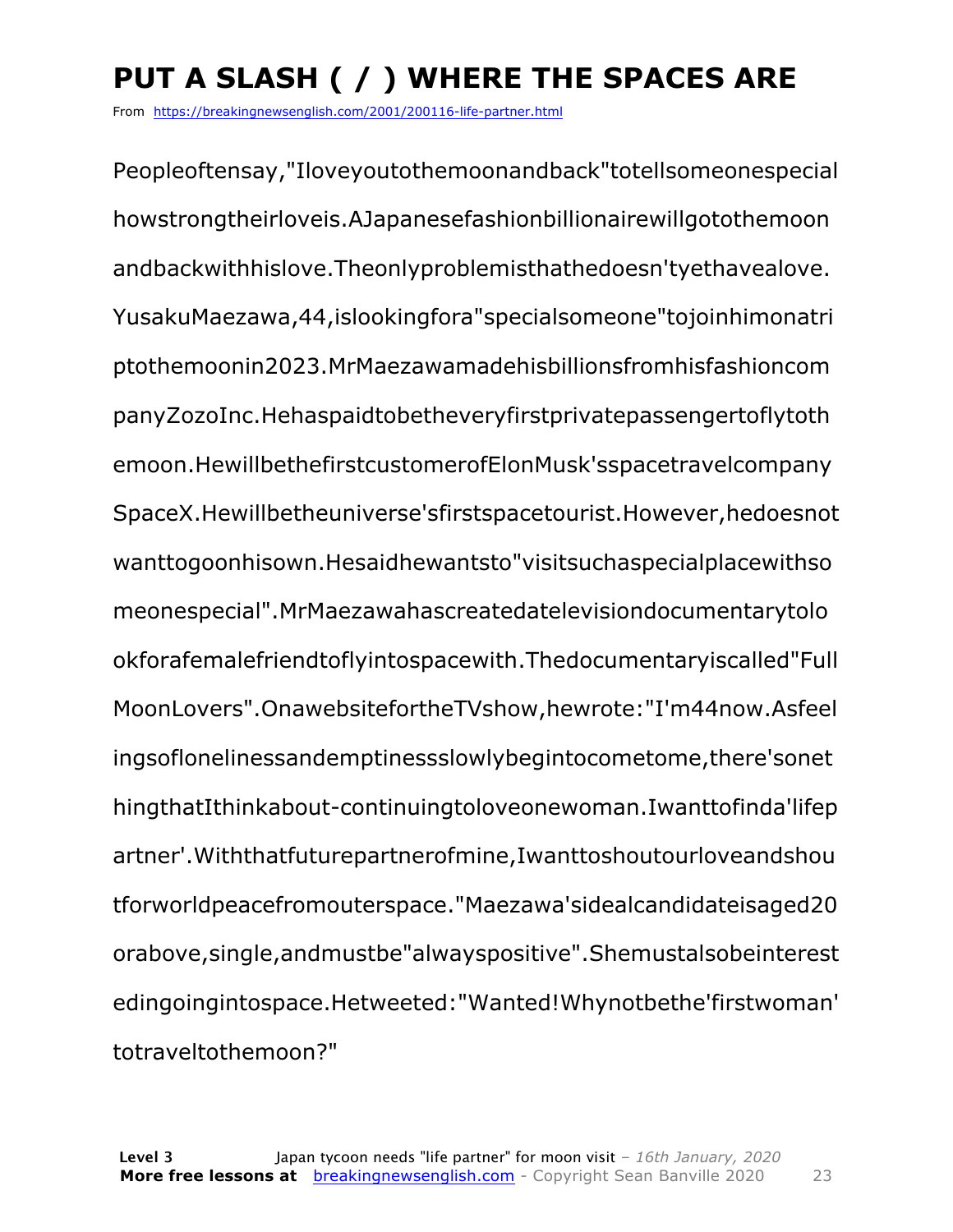### **FREE WRITING**

From https://breakingnewsenglish.com/2001/200116-life-partner.html

Write about life partners for 10 minutes. Comment on your partner's paper.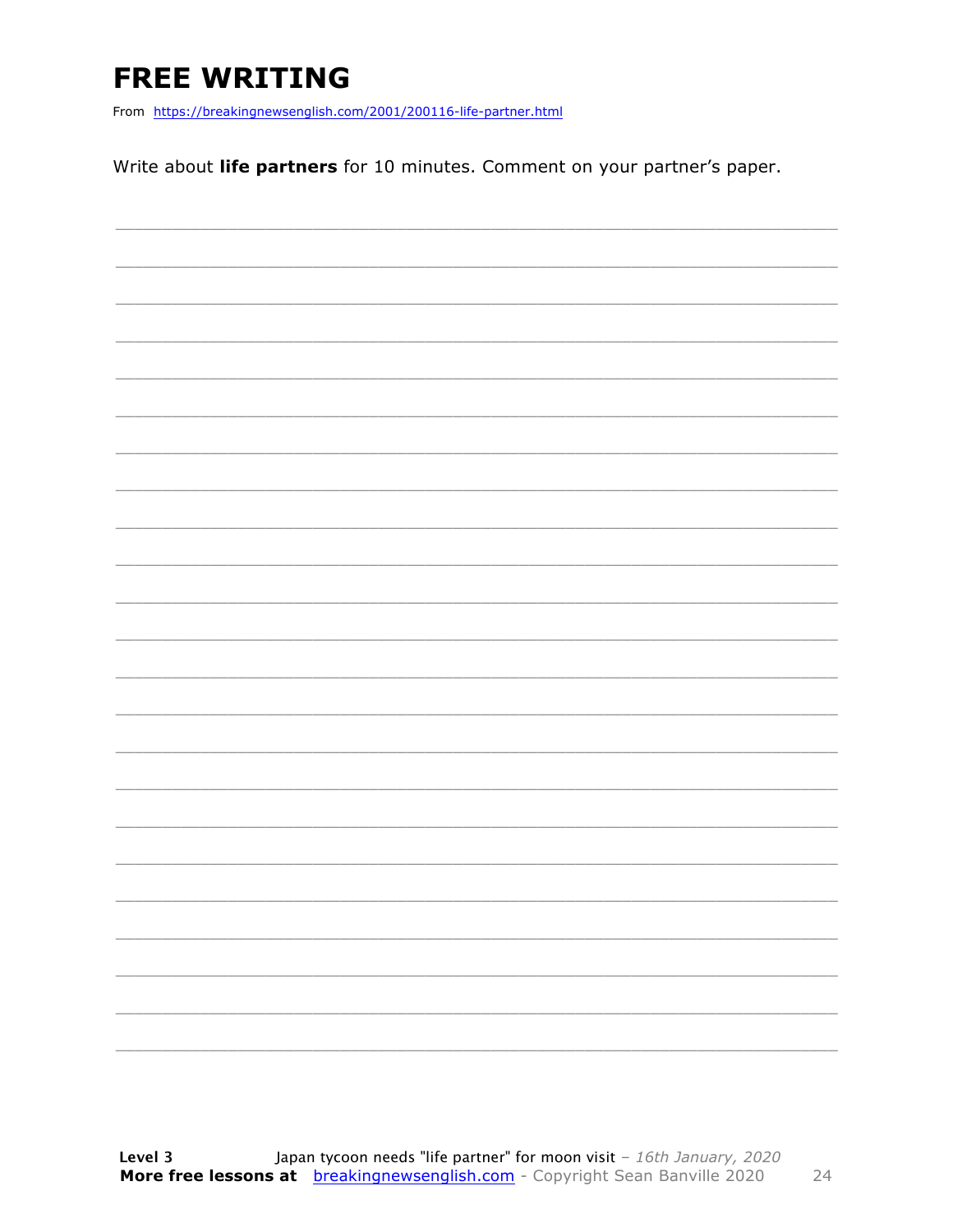### **ACADEMIC WRITING**

From https://breakingnewsenglish.com/2001/200116-life-partner.html

Flying to the moon would be life's greatest adventure. Discuss.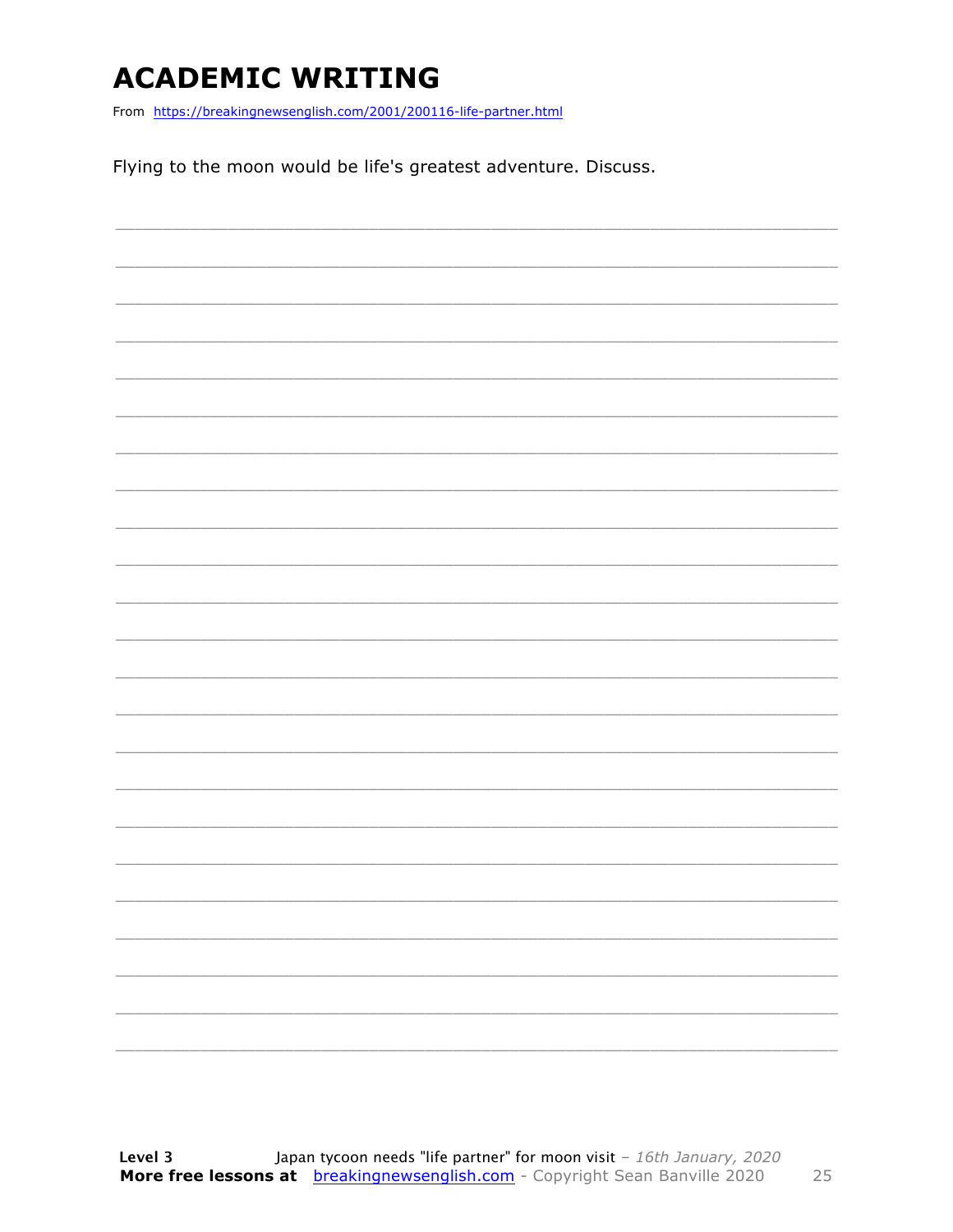### **HOMEWORK**

**1. VOCABULARY EXTENSION:** Choose several of the words from the text. Use a dictionary or Google's search field (or another search engine) to build up more associations / collocations of each word.

**2. INTERNET:** Search the Internet and find out more about this news story. Share what you discover with your partner(s) in the next lesson.

**3. LIFE PARTNERS:** Make a poster about life partners. Show your work to your classmates in the next lesson. Did you all have similar things?

**4. MOON:** Write a magazine article about making the moon a romantic place to go on a date. Include imaginary interviews with people who are for and against this.

Read what you wrote to your classmates in the next lesson. Write down any new words and expressions you hear from your partner(s).

**5. WHAT HAPPENED NEXT?** Write a newspaper article about the next stage in this news story. Read what you wrote to your classmates in the next lesson. Give each other feedback on your articles.

**6. LETTER:** Write a letter to an expert on life partners. Ask him/her three questions about them. Give him/her three of your ideas on how to find the perfect life partner. Read your letter to your partner(s) in your next lesson. Your partner(s) will answer your questions.